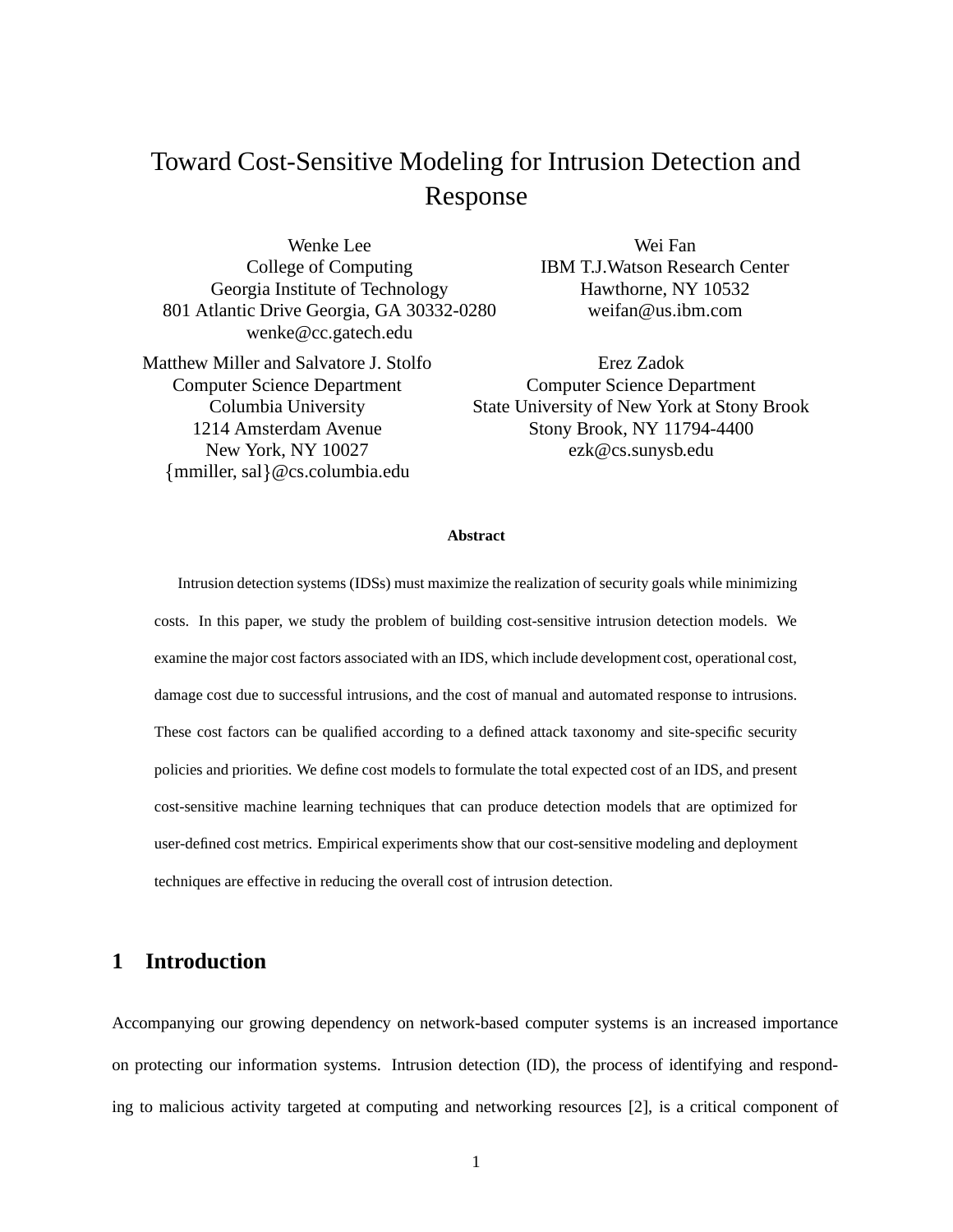infrastructure protection mechanisms.

A natural tendency in developing an intrusion detection system (IDS) is trying to maximize its *technical effectiveness*. This often translates into IDS vendors attempting to use brute force to correctly detect a larger spectrum of intrusions than their competitors. However, the goal of catching all attacks has proved to be a major technical challenge. After more than two decades of research and development efforts, the leading IDSs still have marginal detection rates and high false alarm rates, especially in the face of *stealthy* or *novel* intrusions [1, 17]. This goal is also impractical for IDS deployment, as the constraints on time (i.e., processing speed) and resources (both human and computer) may become overwhelmingly restrictive. An IDS usually performs *passive monitoring* of network or system activities rather than *active filtering* (as is the case with Firewalls). It is essential for an IDS to keep up with the throughput of the data stream that it monitors so that intrusions can be detected in a timely manner. A real-time IDS can thus become vulnerable to *overload attacks* [22]. In such an attack, the attacker first directs a huge amount of malicious traffic at the IDS (or some machine it is monitoring) to the point that it can no longer track all data necessary to detect every intrusion. The attacker can then successfully execute the intended intrusion, which the IDS will fail to detect. Similarly, an incident response team can be overloaded by intrusion reports and may be forced to raise detection and response thresholds [7], resulting in real attacks being ignored. In such a situation, focusing limited resources on the most damaging intrusions is a more beneficial and effective approach.

A very important but often neglected facet of intrusion detection is its *cost-effectiveness*, or *cost-benefit* trade-off. An educated decision to deploy a security mechanism such as an IDS is often motivated by the needs of security risk management [5, 10, 21]. The objective of an IDS is therefore to provide protection to the information assets that are at risk and have value to an organization. An IDS needs to be cost-effective in that it should cost no more than the expected level of loss from intrusions. This requires that an IDS consider the trade-off among cost factors, which at the minimum should include development cost, the cost of damage caused by an intrusion, the cost of manual or automatic response to an intrusion, and the operational cost, which measures constraints on time and computing resources. For example, an intrusion which has a higher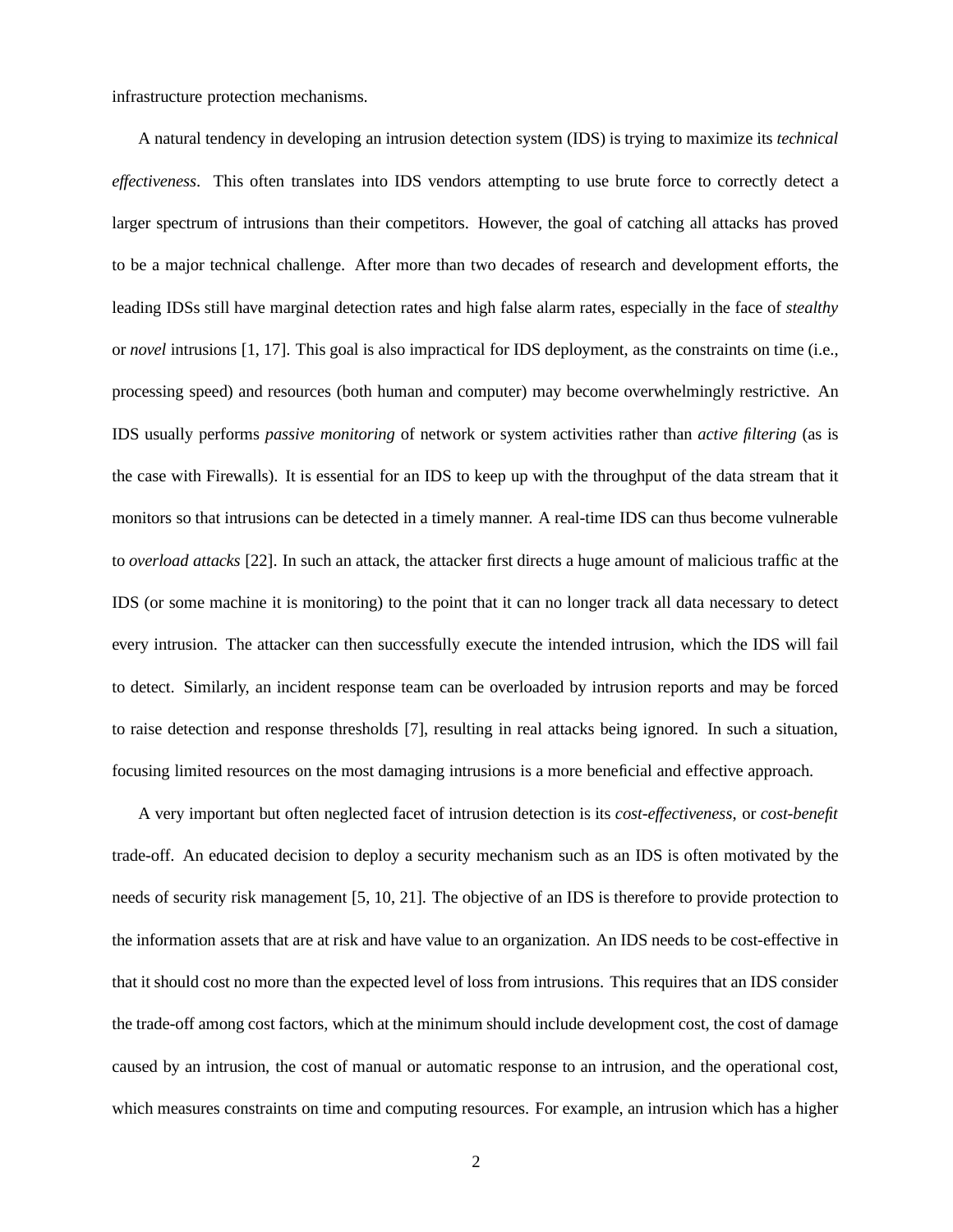response cost than damage cost should usually not be acted upon beyond simple logging.

Currently these cost factors are, for the most part, ignored as unwanted complexities in the development process of IDSs. This is caused by the fact that achieving a reasonable degree of technical effectiveness is already a challenging task, given the complexities of today's network environments and the manual effort of knowledge-engineering approaches (e.g., encoding expert rules). Some IDSs do try to minimize operational cost. For example, the Bro [22] scripting language for specifying intrusion detection rules does not support for-loops because iteration through a large number of connections is considered time consuming. However, we do not know of any IDS that considers any other cost factors. These cost factors are not sufficiently considered in the deployment of IDSs either because many organizations are not educated about the costbenefits of security systems, and analyzing site-specific cost factors is very difficult. Therefore, we believe that the security community as a whole must study the cost-effective aspects of IDSs in greater detail to help make intrusion detection a more successful technology.

We have developed a data mining framework for building intrusion detection models in an effort to automate the process of IDS development and lower its development cost. The framework uses data mining algorithms to compute activity patterns and extract predictive features, and then applies machine learning algorithms to generate detection rules [14, 15]. Results from the 1998 DARPA Intrusion Detection Evaluation showed that our ID model was one of the best performing of all the participating systems, most of which were knowledge-engineered [17].

In this paper, we examine the relevant cost factors, cost models, and cost metrics related to IDSs, and report the results of our current research in extending our data mining framework to build cost-sensitive models for intrusion detection. We propose to use cost-sensitive machine learning techniques that can automatically construct detection models optimized for overall cost metrics instead of mere statistical accuracy.

We do not suggest that accuracy be ignored, but rather that cost factors be *included* in the process of developing and evaluating IDSs. Our contributions are not the specific cost models and cost metrics described, but rather the principles of cost analysis and modeling for intrusion detection.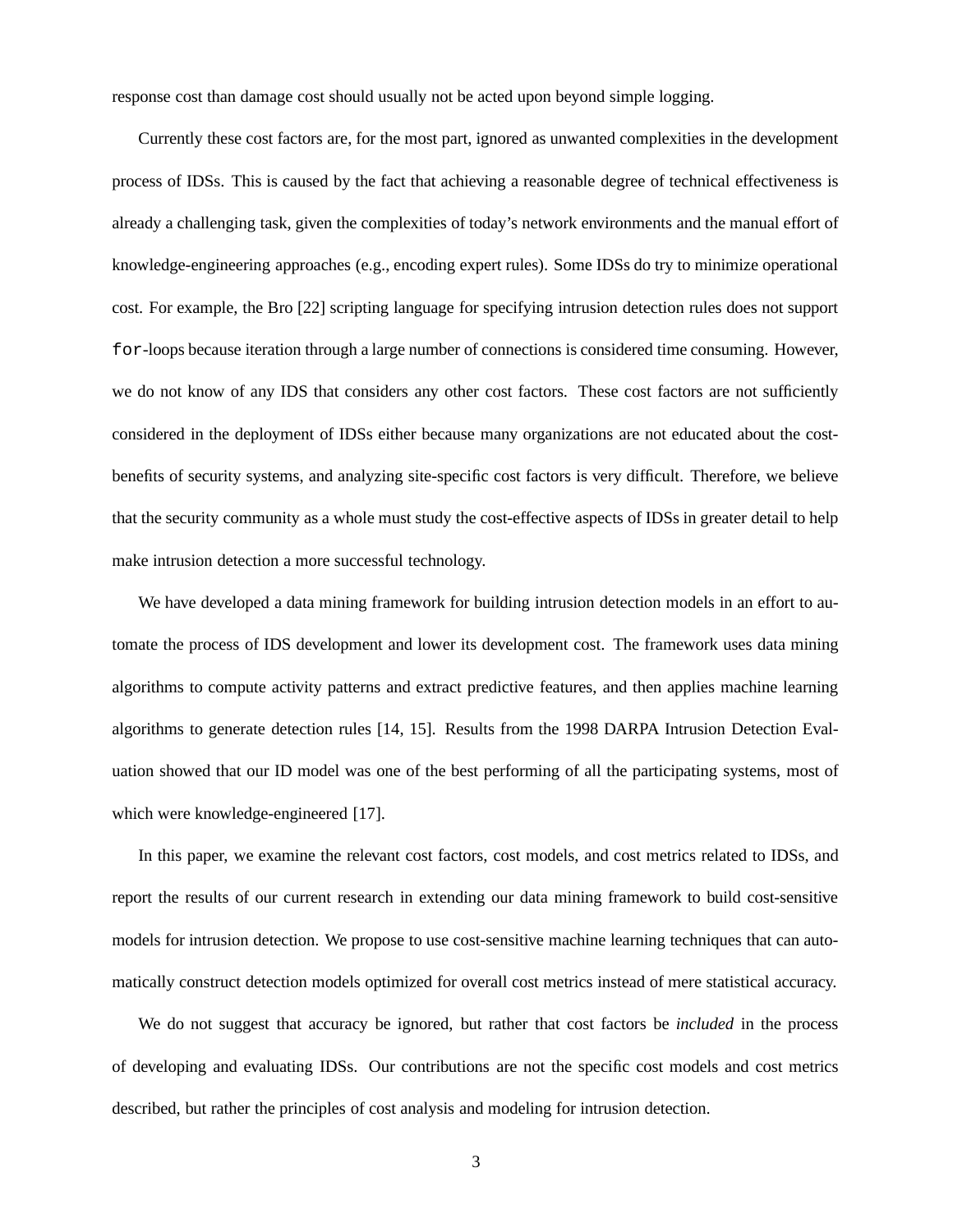## **2 Cost Factors and Metrics**

In order to build cost-sensitive ID models, we must first understand the relevant cost factors and the metrics used to define them. Borrowing ideas from the related fields of credit card and cellular phone fraud detection, we identify the following major cost factors related to intrusion detection: damage cost, response cost, and operational cost. Damage cost (DCost) characterizes the amount of damage to a target resource by an attack when intrusion detection is unavailable or ineffective. Response cost (RCost) is the cost of acting upon an alarm or log entry that indicates a potential intrusion. Operational cost (OpCost) is the cost of processing the stream of events being monitored by an IDS and analyzing the activities using intrusion detection models. We will discuss these factors in greater detail in Section 2.2.

Cost-sensitive models can only be constructed and evaluated when cost metrics are given. The issues involved in the measurement of cost factors have been studied by the computer risk analysis and security assessment communities. The literature suggests that attempts to fully quantify all factors involved in cost modeling usually generate misleading results because not all factors can be reduced to discrete dollars (or some other common unit of measurement) and probabilities [3, 6, 9, 10, 13]. It is recommended that qualitative analysis be used to measure the *relative magnitudes* of cost factors. It should also be noted that cost metrics are often site-specific because each organization has its own security policies, information assets, and risk factors [21].

#### **2.1 Attack Taxonomy**

An attack taxonomy is essential in producing meaningful cost metrics. The taxonomy groups intrusions into different types so that cost measurement can be performed for categories of similar attacks. Intrusions can be categorized and analyzed from different perspectives. Lindqvist and Jonsson introduced the concept of the *dimension* of an intrusion and used several dimensions to classify intrusions [16]. The *intrusion results* dimension categorizes attacks according to their effects (e.g., whether or not denial-of-service is accom-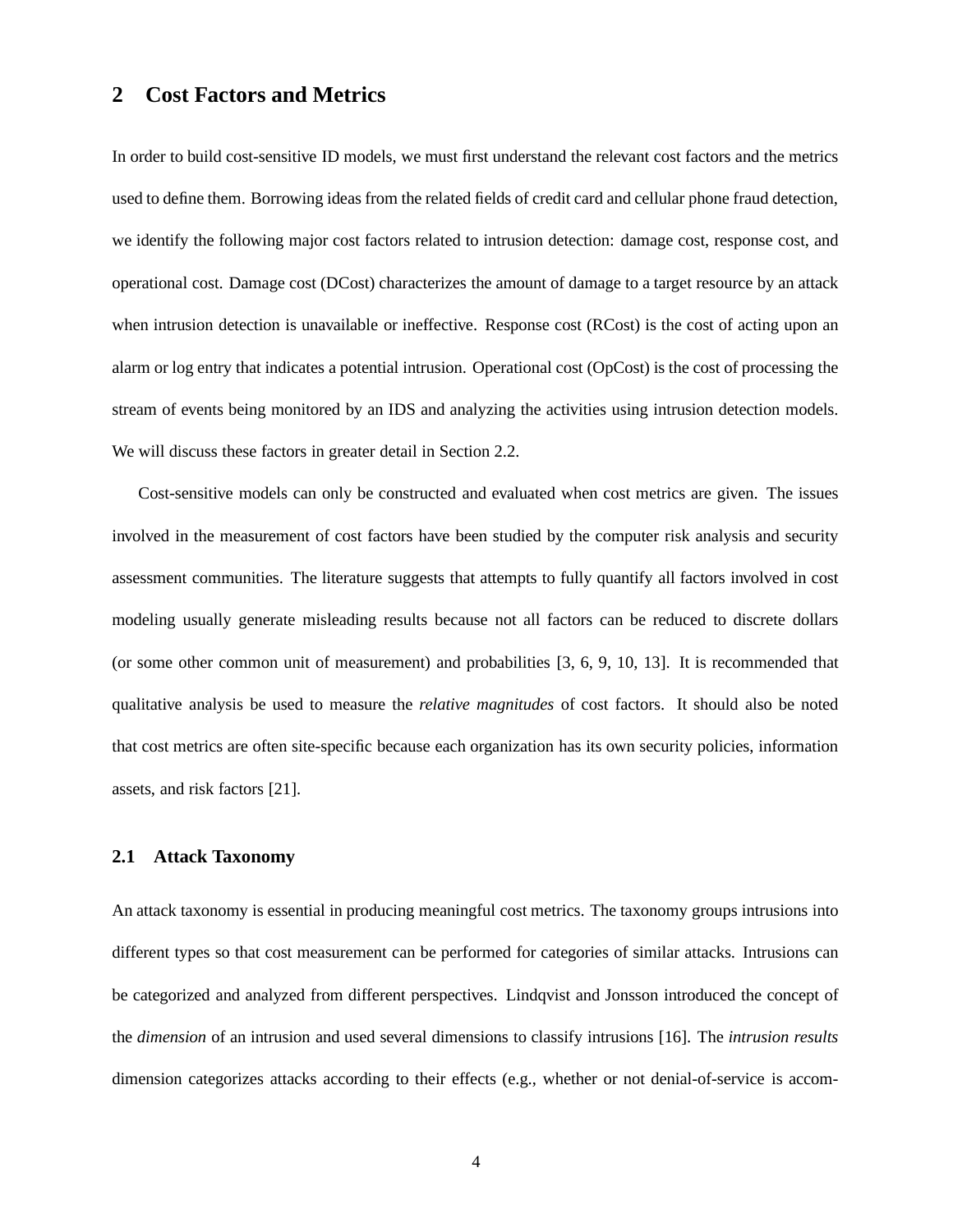| Main Category | Description       | Sub-Category    | Description                        | Cost         |
|---------------|-------------------|-----------------|------------------------------------|--------------|
| (by results)  |                   | (by techniques) |                                    |              |
| 1. ROOT       | illegal root ac-  | 1.1 local       | by first logging in as a legiti-   | $DCost=100$  |
|               | cess is obtained. |                 | mate user on a local system, e.g., | $RCost=40$   |
|               |                   |                 | buffer overflow on local system    |              |
|               |                   |                 | programs such as eject.            |              |
|               |                   | 1.2 remote      | from a remote host, e.g., buffer   | $DCost=100$  |
|               |                   |                 | overflow of some daemon run-       | $RCost=60$   |
|               |                   |                 | ning suid root.                    |              |
| 2. R2L        | illegal user ac-  | 2.1 single      | a single event, e.g., guessing     | $DCost = 50$ |
|               | cess is obtained  |                 | passwords.                         | $RCost=20$   |
|               | from outside.     |                 |                                    |              |
|               |                   | 2.2 multiple    | multiple events, hosts, or days,   | $DCost = 50$ |
|               |                   |                 | e.g., the multihop attack.         | $RCost=40$   |
| 3. DOS        | Denial-of-        | 3.1 crashing    | using a single malicious event     | $DCost = 30$ |
|               | Service of target |                 | (or a few packets) to crash a sys- | $RCost=10$   |
|               | is accomplished.  |                 | tem, e.g., the teardrop attack.    |              |
|               |                   | 3.2 consumption | using a large number of events     | $DCost=30$   |
|               |                   |                 | to exhaust network bandwidth or    | $RCost=15$   |
|               |                   |                 | system resources, e.g., synflood.  |              |
| 4. PROBE      | information       | 4.1 simple      | many of probes within a short      | $DCost=2$    |
|               | about the target  |                 | period of time, e.g., fast port-   | $RCost=5$    |
|               | is gathered.      |                 | scanning.                          |              |
|               |                   | 4.2 stealth     | are distributed<br>probe events    | $DCost=2$    |
|               |                   |                 | sparsely across a long time win-   | $RCost=7$    |
|               |                   |                 | dows, e.g. slow port-scanning.     |              |

Table 1: An Attack Taxonomy for DARPA Data

plished). It can therefore be used to assess the damage cost and response cost. The *intrusion techniques* dimension categorizes attacks based on their methods (e.g., resource or bandwidth consumption). It therefore affects the operational cost and the response cost. Also, the *intrusion target* dimension categorizes attacks according to the resource being targeted and affects both damage and response costs.

Our attack taxonomy is illustrated in Table 1, and categorizes intrusions that occur in the DARPA Intrusion Detection Evaluation dataset, which was collected in a simulated military environment by MIT Lincoln Lab [17]. In this dataset, each event to be monitored is a network connection, and the resources being attacked are mainly the network services (e.g., *http*, *smtp*, etc.) and system programs on a particular host in the network. We use the taxonomy described in Table 1 to first categorize the intrusions occurring in the dataset into ROOT, DOS, R2L, and PROBE, based on their intrusion results. Then within each of these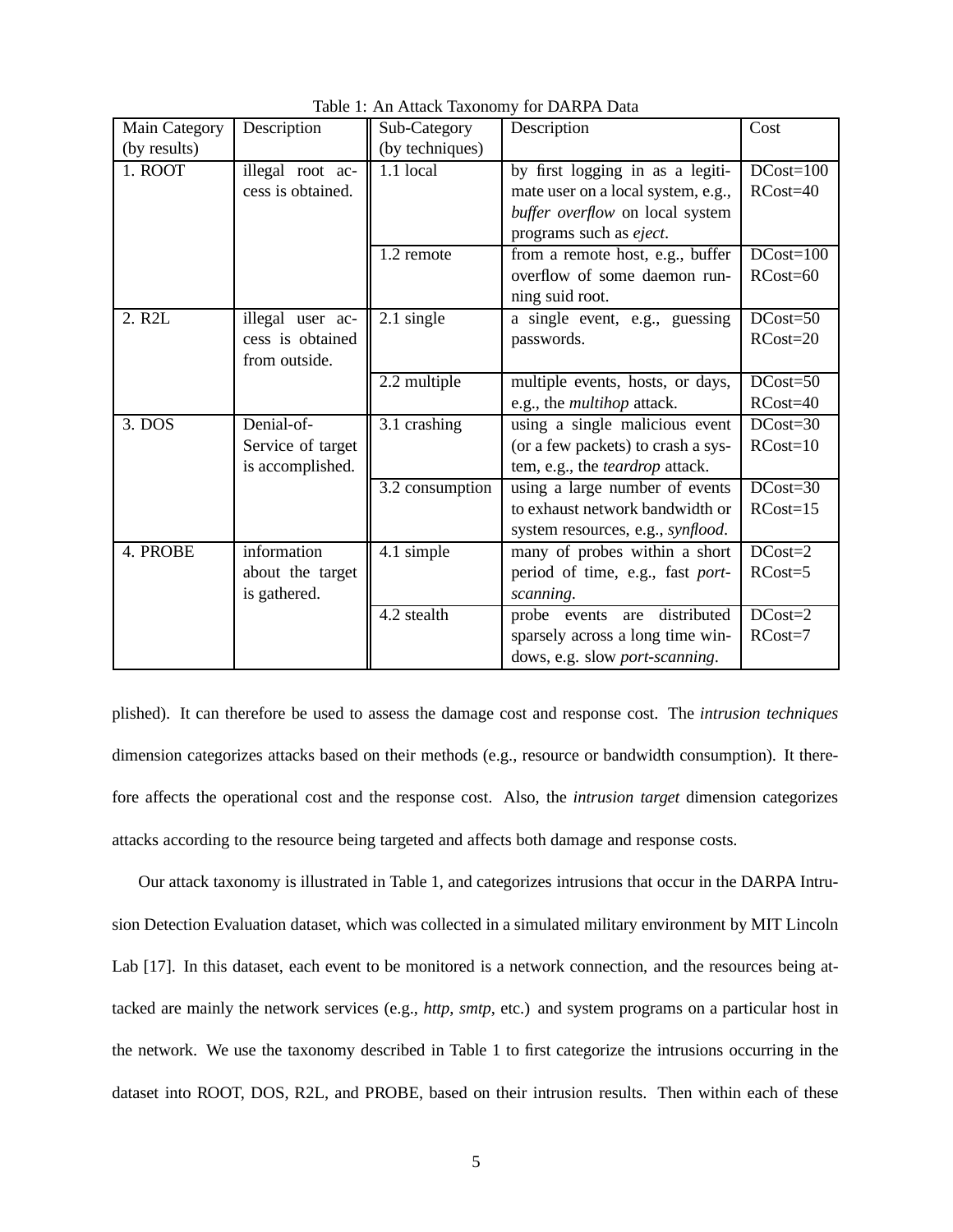categories, the attacks are further partitioned by the techniques used to execute the intrusion. The ordering of sub-categories is of increasing complexity of the attack method. Attacks of each sub-category can be further partitioned according to the attack targets. For simplicity, the *intrusion target* dimension is not shown. This table also shows the damage cost (DCost) and response cost (RCost) of each intrusion category. The operation cost (OpCost) is not shown because it is measured in different units. These cost factors will be discussed later in the paper.

#### **2.2 Cost Factors**

When measuring cost factors, we only consider individual attacks detectable by IDSs. For example, a coordinated attack, or an *attack scenario*, that involves port-scanning a network, gaining user-level access to the network illegally, and finally acquiring root access, would normally be detected and responded to by an IDS as three separate attacks because most IDSs are designed to respond quickly to events occurring in real-time. It is therefore reasonable to measure the attacks individually. Researchers are actively studying algorithms and systems for detecting complex attack scenarios. As part of our future work, we will study the cost-sensitive aspects of detection for attack scenarios.

#### **2.2.1 Damage Cost**

There are several factors that determine the damage cost of an attack. Northcutt uses *criticality* and *lethality* to quantify the damage that may be incurred by some intrusive behavior [21].

Criticality measures the importance, or value, of the target of an attack. This measure can be evaluated according to a resource's functional role in an organization or its relative cost of *replacement*, *unavailability*, and *disclosure* [10]. Similar to Northcutt's analysis, we assign 5 points for firewalls, routers, or DNS servers, 4 points for mail or Web servers, 2 points for UNIX workstations, and 1 point for Windows or DOS workstations. Lethality measures the degree of damage that could potentially be caused by some attack. For example, a more lethal attack that helped an intruder gain root access would have a higher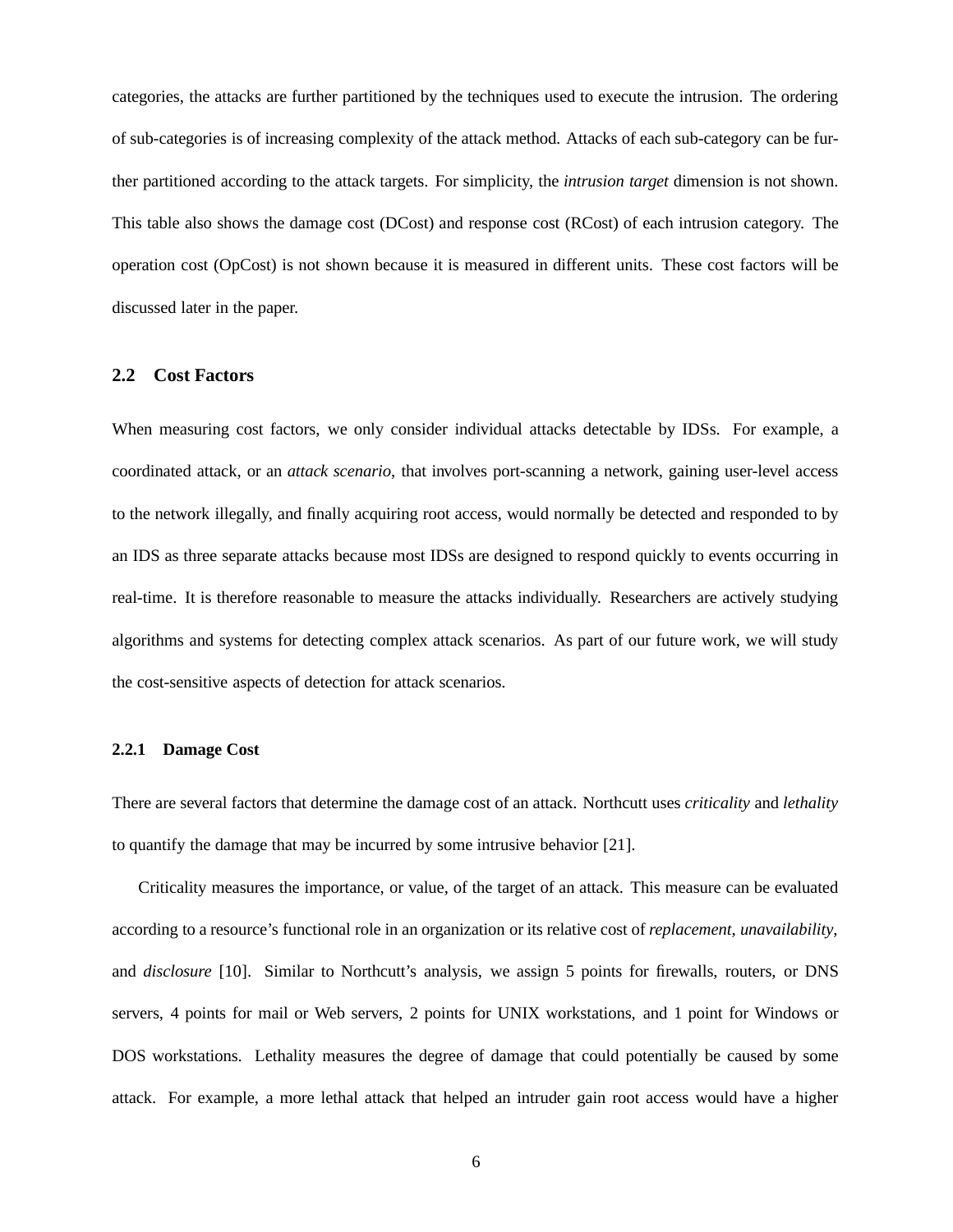damage cost than if the attack gave the intruder local user access. Other damage may include the discovery of knowledge about network infrastructure or preventing the offering of some critical service. For each main attack category in Table 1, we define a relative lethality scale and use it as the *base damage cost*, or - . When assigning damage cost according to the criticality of the target, we can use the *intrusion target* dimension. Using these metrics, we can define the damage cost of an attack targeted at some resource as criticality  $\times$  base<sub>D</sub>. For example, a DOS attack targeted at a firewall has  $DCost = 150$ , while the same attack targeted at a Unix workstation has  $DCost = 60$ .

In addition to criticality and lethality, we define the *progress* of an attack to be a measure of how successfully an attack is in achieving its goals. For example, a Denial-of-Service (DOS) attack via resource or bandwidth consumption (e.g. SYN flooding) may not incur damage cost until it has progressed to the point where the performance of the resource under attack is starting to suffer. The progress measure can be used as an estimate of the percentage of the maximum damage cost that should be accounted for. That is, the actual cost is progress  $\times$  criticality  $\times$  base<sub>D</sub>. However, in deciding whether or not to respond to an attack, it is necessary to compare the maximum possible damage cost with the response cost. This requires that we assume a worst-case scenario in which  $progress = 1.0$ .

#### **2.2.2 Response Cost**

Response cost depends primarily on the type of response mechanisms being used. This is usually determined by an IDS's capabilities, site-specific policies, attack type, and the target resource [5]. Responses may be either automated or manual, and manual responses will clearly have a higher response cost.

Responses to intrusions that may be automated include the following: termination of the offending connection or session (either killing a process or resetting a network connection), rebooting the targeted system, recording the session for evidence gathering purposes and further investigation, or implementation of a packet-filtering rule [2, 21]. In addition to these responses, a notification may be sent to the administrator of the offending machine via e-mail in case that machine was itself compromised. A more advanced response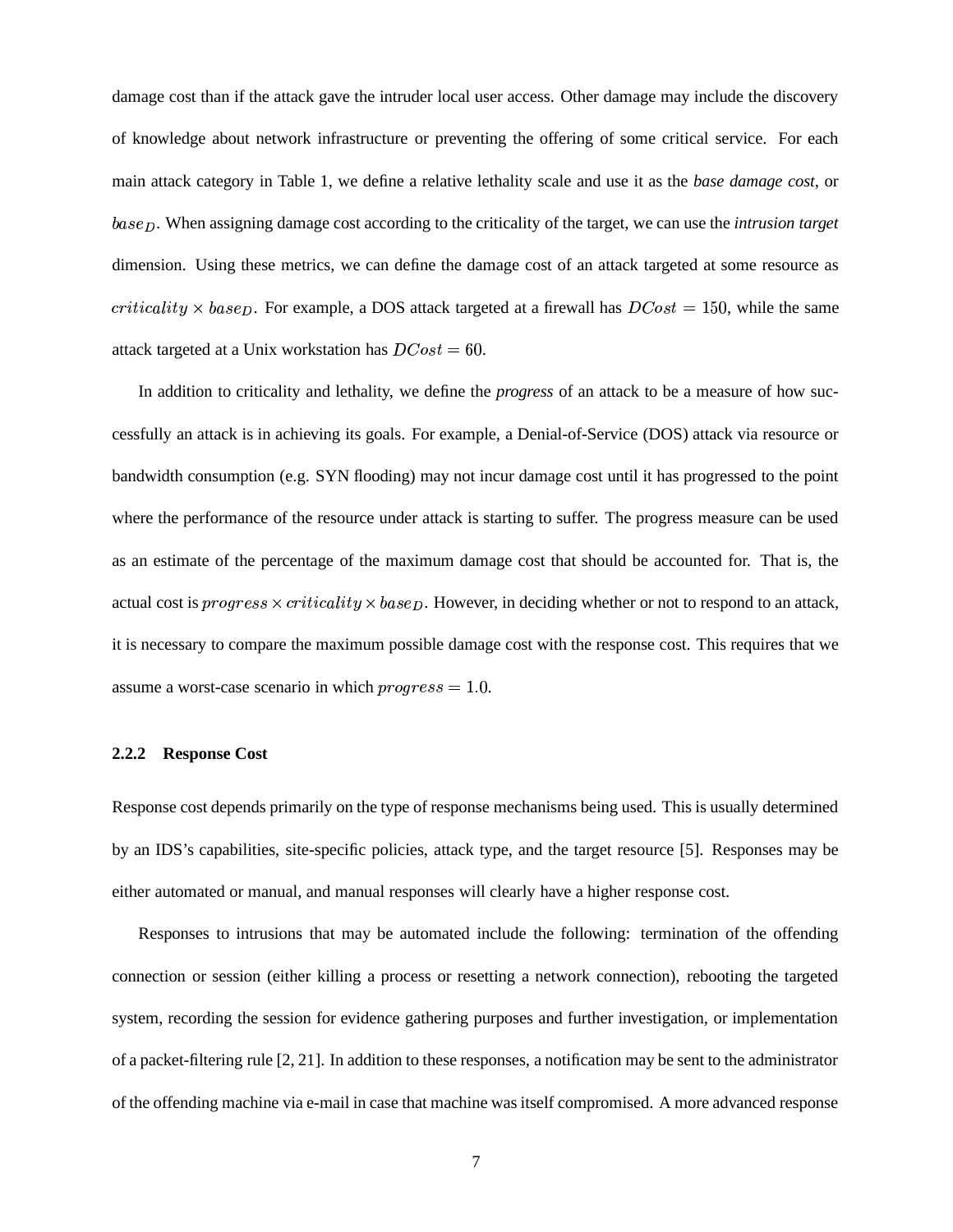which has not been successfully employed to date could involve the coordination of response mechanisms in disparate locations to halt intrusive behavior closer to its source.

Additional manual responses to an intrusion may involve further investigation (perhaps to eliminate action against false positives), identification, containment, eradication, and recovery [21]. The cost of manual response includes the labor cost of the response team, the user of the target, and any other personnel that participate in response. It also includes any downtime needed for repairing and patching the targeted system to prevent future damage.

We estimate the relative complexities of typical responses to each attack type in Table 1 in order to define the relative *base response cost*, or  $base_R$ . Again, we can take into account the criticality of the attack target when measuring response cost. That is, the cost is  $criticality \times base_R$ . In addition, attacks using simpler techniques (i.e., sub-categories  $x \cdot 1$  in our taxonomy) generally have lower response costs than more complex attacks (i.e., sub-categories  $x.2$ ), which require more complex mechanisms for effective response.

#### **2.2.3 Operational Cost**

The main cost inherent in the operation of an IDS is the amount of time and computing resources needed to extract and test features from the raw data stream that is being monitored<sup>1</sup>. We associate OpCost with time because a real-time IDS must detect an attack while it is in progress and generate an alarm as quickly as possible so that damage can be minimized. A slower IDS which uses features with higher computational costs should therefore be penalized. Even if a computing resource has a "sunken cost" (e.g., a dedicated IDS box has been purchased in a single payment), we still assign some cost to the expenditure of its resources as they are used. If a resource is used by one task, it may not be used by another task at the same time. The cost of computing resources is therefore an important factor in prioritization and decision making.

Some features cost more to gather than others. However, costlier features are often more informative for detecting intrusions. For example, features that examine events across a larger time window have more

<sup>&</sup>lt;sup>1</sup>For simplicity, we omit the discussion of personnel cost involved in administering and maintaining an IDS.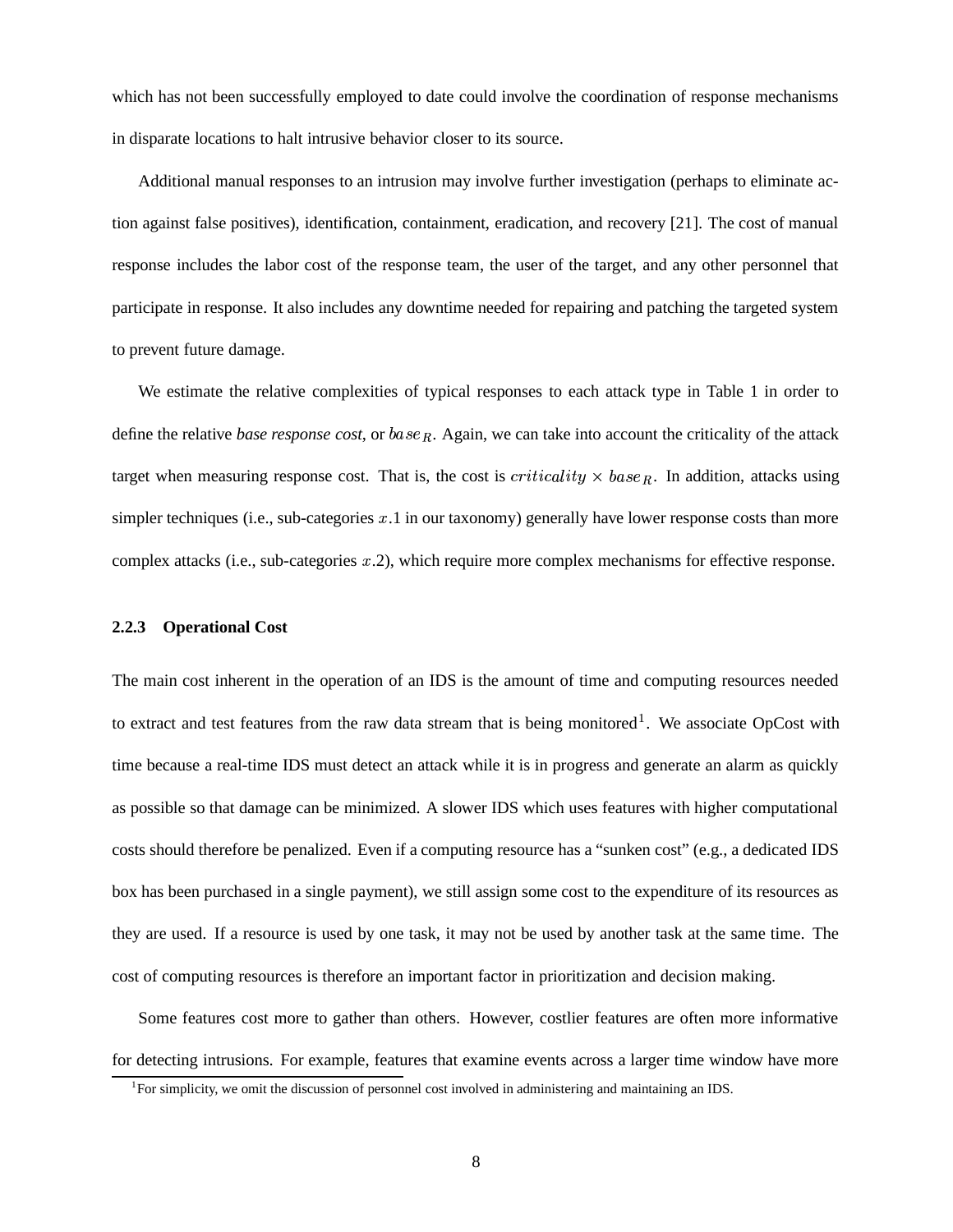information available and are often used for "correlation analysis [2]" in order to detect extended or coordinated attacks such as slow host or network scans [5]. Computation of these features is costly because of their need to store and analyze larger amounts of data.

Based on our extensive experience in extracting and constructing predictive features from network audit data [14], we classify features into four relative levels, based on their computational costs:

- Level 1 features can be computed from the first packet, e.g., the *service*.
- Level 2 features can be computed at any point during the life of the connection, e.g., the *connection state* (*SYN WAIT, CONNECTED, FIN WAIT,* etc.).
- Level 3 features can be computed at the end of the connection, using only information about the connection being examined, e.g., the *total number of bytes sent from source to destination*.
- Level 4 features can be computed at the end of the connection, but require access to data of potentially many other prior connections. These are the temporal and statistical features and are the most costly to compute. The computation of these features may require values of the lower level (i.e., levels 1, 2, and 3) features.

We can assign relative magnitudes to these features according to their computational costs. For example, level 1 features may cost 1, level 2 features may cost 5, level 3 features may cost 10, and level 4 features may cost 100. These estimations have been verified empirically using a prototype system for evaluating our ID models in real-time that has been built in coordination with Network Flight Recorder [20].

## **3 Cost Models**

A cost model formulates the total expected cost of intrusion detection. It considers the trade-off among all relevant cost factors and provides the basis for making appropriate cost-sensitive detection decisions. We first examine the cost trade-off associated with each possible outcome of observing some event e, which may represent a network connection, a user's session on a system, or some logical grouping of activities being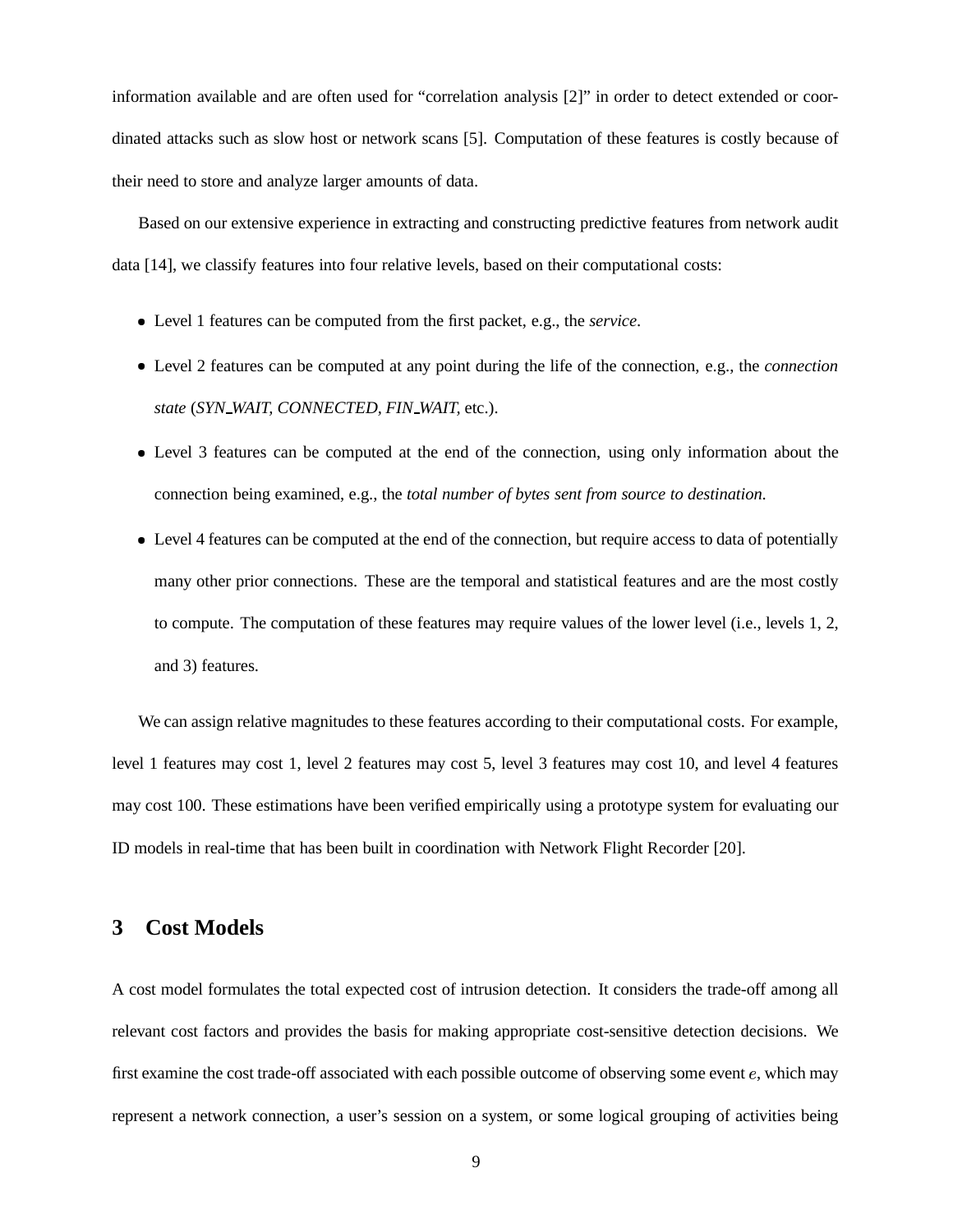monitored. In our discussion, we say that  $e = (a, p, r)$  is an event described by the attack type a (which can be *normal* for a truly normal event), the progress  $p$  of the attack, and the target resource  $r$ . The detection outcome of  $e$  is one of the following: false negative (FN), false positive (FP), true positive (TP), true negative (TN), or misclassified hit. The costs associated with these outcomes are known as *consequential costs* (CCost), as they are incurred as a consequence of prediction, and are outlined in Table 2.

*FN Cost* is the cost of not detecting an attack, and is always incurred by systems that do not install IDSs. When an IDS falsely decides that a connection is not an attack and does not respond to the attack, the attack will succeed, and the target resource will be damaged. The FN Cost is therefore defined as the damage cost associated with event  $e$ , or  $DCost(e)$ .

*TP Cost* is incurred in the event of a correctly classified attack, and involves the cost of detecting the attack and possibly responding to it. To determine whether response will be taken,  $RCost$  and  $DCost$  must be considered. If the damage done by the attack to resource  $r$  is less than RCost, then ignoring the attack actually reduces the overall cost. Therefore, if  $RCost(e) > DCost(e)$ , the intrusion is not responded to beyond simply logging its occurrence, and the loss is  $DCost(e)$ . If  $RCost(e) \leq DCost(e)$ , then the intrusion is acted upon and the loss is limited to  $RCost(e)$ . In reality, however, by the time an attack is detected and response ensues, some damage may have incurred. To account for this, TP cost may be defined as  $\text{RCost}(e) + \epsilon_1 \text{DCost}(e)$ , where  $\epsilon_1 \in [0, 1]$  is a function of the progress p of the attack.

*FP Cost* is incurred when an event is incorrectly classified as an attack, i.e., when  $e = (normal, p, r)$  is misidentified as  $e' = (a, p', r)$  for some attack a. If  $RCost(e') \leq DCost(e')$ , a response will ensue and the response cost,  $RCost(e')$ , must be accounted for as well. Also, since normal activities may be disrupted due to unnecessary response, false alarms should be penalized. For our discussion, we use  $PCost(e)$  to represent the penalty cost of treating a legitimate event  $e$  as an intrusion. For example, if  $e$  is aborted,  $PCost(e)$  can be the damage cost of a DOS attack on resource  $r$ , because a legitimate user may be denied access to  $r$ .

*TN Cost* is always 0, as it is incurred when an IDS correctly decides that an event is normal. We therefore bear no cost that is dependent on the outcome of the decision.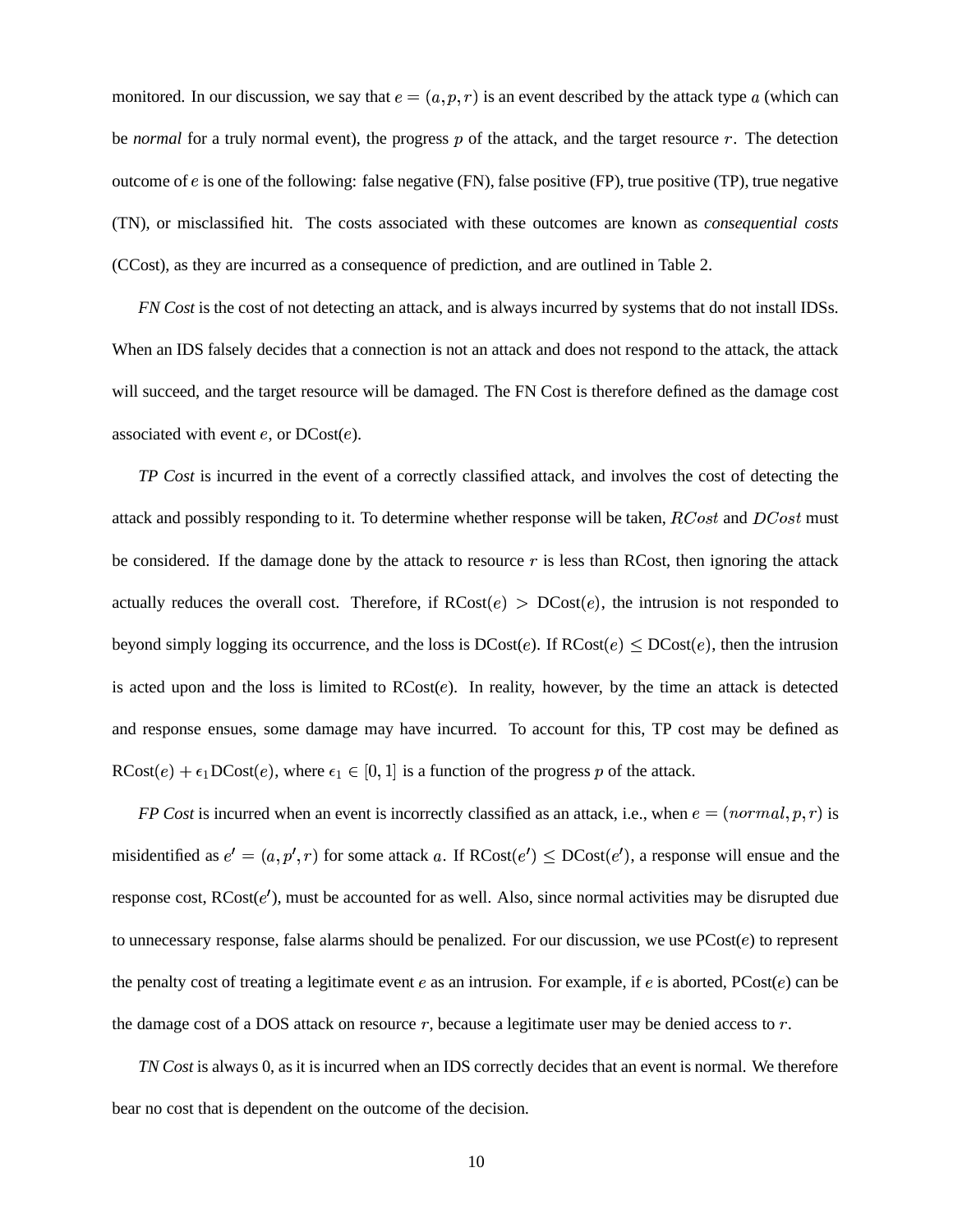| Outcome                          | Consequential Cost CCost(e)                                               | Condition                                |
|----------------------------------|---------------------------------------------------------------------------|------------------------------------------|
| Miss (False Negative, FN)        | DCost(e)                                                                  |                                          |
| False Alarm (False Positive, FP) | $RCost(e') + PCost(e)$                                                    | if $\overline{DCost}(e') \geq RCost(e')$ |
|                                  |                                                                           | if $DCost(e') < RCost(e')$               |
| Hit (True Positive, TP)          | $\text{RCost}(e) + \epsilon_1 \text{DCost}(e), 0 \leq \epsilon_1 \leq 1$  | if $DCost(e) \geq RCost(e)$              |
|                                  | DCost(e)                                                                  | if $DCost(e) < RCost(e)$                 |
| Normal (True Negative, TN)       | 0                                                                         |                                          |
| Misclassified Hit                | $\text{RCost}(e') + \epsilon_2 \text{DCost}(e), 0 \leq \epsilon_2 \leq 1$ | if $DCost(e') \geq RCost(e')$            |
|                                  | DCost(e)                                                                  | if $DCost(e') < RCost(e')$               |

Table 2: Model for Consequential Cost

*Misclassified Hit Cost* is incurred when the wrong type of attack is identified, i.e., an event  $e = (a, p, r)$ is misidentified as  $e' = (a', p', r)$ . If  $RCost(e') \leq DCost(e')$ , a response will ensue and  $RCost(e')$  needs to be accounted for. Since the response taken is effective against attack type  $a'$  rather than  $a$ , some damage cost of  $\epsilon_2 D\text{Cost}(e)$  will be incurred due to the true attack. Here  $\epsilon_2 \in [0,1]$  is a function of the progress p and the effect of the response intended for  $a'$  on  $a$ .

We can now define the cost model for an IDS. When evaluating an IDS over some labeled test set  $E$ , where each event,  $e \in E$ , has a label of *normal* or one of the intrusions, we define the cumulative cost of the IDS as follows:

$$
CumulativeCost(E) = \sum_{e \in E} (CCost(e) + OpCost(e))
$$
\n(1)

where  $CCost(e)$ , the consequential cost of the prediction by the IDS on e, is defined in Table 2.

It may not always be possible to fold damage and response costs into the same measurement unit, instead, each should be analyzed in its own relative scale. We must, however, compare and then combine the two so that we can compute  $CCost(e)$  for use in the calculation of CumulativeCost in Equation 1.

One way is to decide first under what conditions to not respond to particular intrusions. For example, assuming that probing attacks should not be responded to and that the damage cost for probing is 2, then the response cost for probing must be greater, say, 20. Similarly, if the attack type with the lowest damage cost should not be ignored, then the corresponding lowest response cost should be a smaller value. Once a starting value is defined, remaining values can be computed according to the relative scales discussed in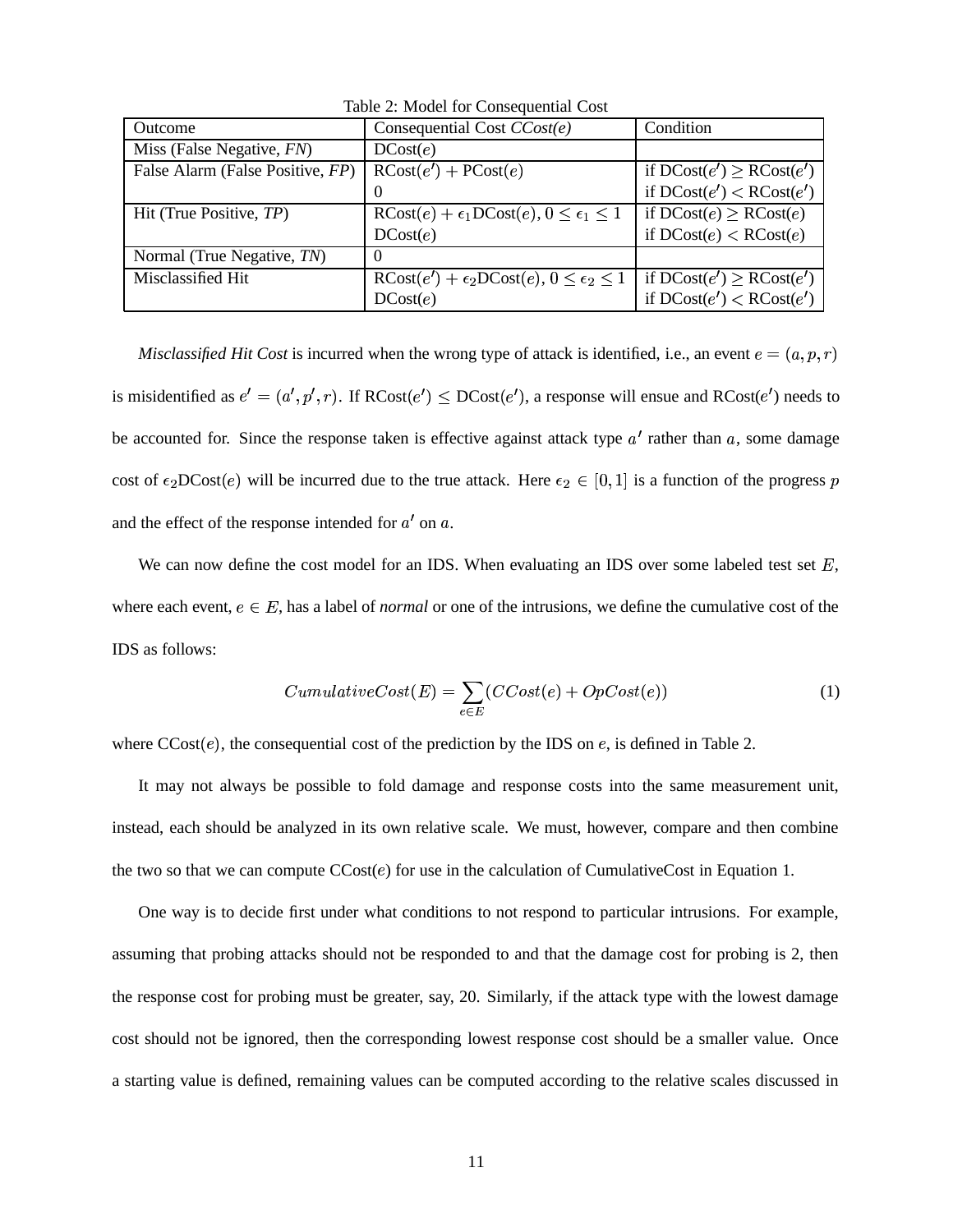Section 2.2.

 $OpCost(e)$  in Equation 1 can be computed as the sum of the computational costs of all the features used during rule checking. Since  $OpCost(e)$  and  $CCost(e)$  use two different measurement units and there is no possibility of comparing the two, as with damage cost and response cost, we can use Equation 1 at a conceptual level. That is, when evaluating IDSs, we can consider both the cumulative OpCost and cumulative CCost, but actual comparisons are performed separately using the two costs. This inconvenience cannot be overcome easily unless all cost factors are represented using a common measurement unit, or there is a reference or comparison relation for all the factors. Site-specific policies can be used to determine how to uniformly measure these factors.

# **4 Cost-Sensitive Modeling**

Similar to risk analysis [3], cost-sensitive modeling for intrusion detection must be performed periodically because cost metrics must take into account changes in information assets and security policies. It is therefore important to develop tools that can automatically produce cost-sensitive models for given cost metrics.

We have developed and evaluated the use of many machine learning methods for reducing the CumulativeCost of intrusion detection [12, 18]. Because of space constraints, in this section and Section 5 we describe and evaluate the particular methods which have proven most effective in building cost-sensitive models.

#### **4.1 Reducing Operational Cost**

In order to reduce OpCost, ID models need to use low cost features as often as possible while still maintaining a desired level of accuracy. Our approach is to build multiple ID models, each of which uses different sets of features at different cost levels. Low cost models are always evaluated first by the IDS, and high cost models are used only when the low cost models cannot make a prediction with sufficient accuracy.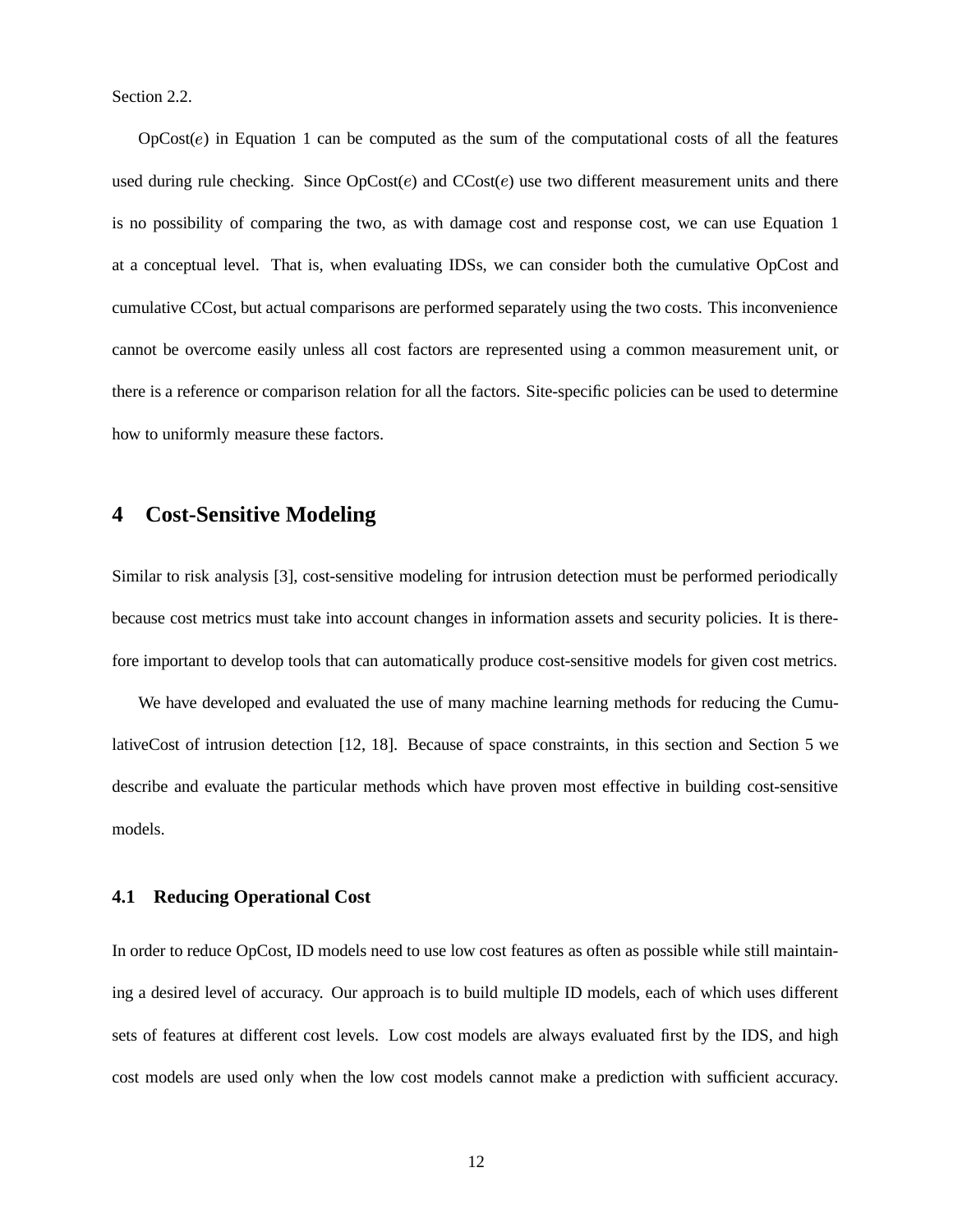We implement this multiple-model approach using RIPPER [8], a rule induction algorithm. However, other machine learning algorithms or knowledge-engineering methods may be used as well.

Given a training set in which each event is labeled as either *normal* or some intrusion, RIPPER builds an *ordered* or *unordered* ruleset. Each rule in the ruleset uses the most discriminating feature values for classifying a data item into one of the classes. A rule consists of conjunctions of feature value comparisons, and if the rule evaluates to *true*, then a prediction is made. An example rule for predicting *teardrop* is "if number bad fragments  $\geq 2$  and protocol = udp then teardrop." Before discussing the details of our approach, it is necessary to outline the advantages and disadvantages of ordered and un-ordered rulesets.

*Ordered Rulesets*: An ordered ruleset has the form if  $r_1$  then  $i_1$  elseif  $r_2$  then  $i_2, \ldots$ , else  $default$ , where  $r_n$  is a rule (its conditions) and  $i_n$  is the class label predicted by that rule. Before learning, RIPPER first orders the classes by one of the following heuristics:  $+freq$ , which orders by increasing frequency in the training data;  $-freq$ , by decreasing frequency; *given*, which is a user-defined ordering; mdl, which uses the minimal description length to guess an optimal ordering [19] . After arranging the classes, RIPPER finds rules to separate  $class_1$  from classes  $class_2, \ldots, class_n$ , then rules to separate  $class_2$  from classes  $class_3, \ldots, class_n$ , and so on. The final class,  $class_n$ , will become the default class. The end result is that rules for a single class will always be grouped together, but rules for  $class_i$  are possibly simplified, because they can assume that the class of the example is one of  $class_i, \ldots, class_n$ . If an example is covered by rules from two or more classes, this conflict is resolved in favor of the class that comes first in the ordering.

An ordered ruleset is usually succinct and efficient. Evaluation of an entire ordered ruleset does not require each rule to be tested, but proceeds from the top of the ruleset to the bottom until any rule evaluates to true. The features used by each rule can be computed one by one as evaluation proceeds. The operational cost to evaluate an ordered ruleset for a given event is the total cost of computing unique features until a prediction is made. For intrusion detection,  $a - freq$  ruleset is usually lowest in operational cost and accurately classifies normal events. This is because the first rules of the ruleset identify normal, which is usually the most frequently occurring class. On the contrary,  $a + freq$  ruleset would most likely be higher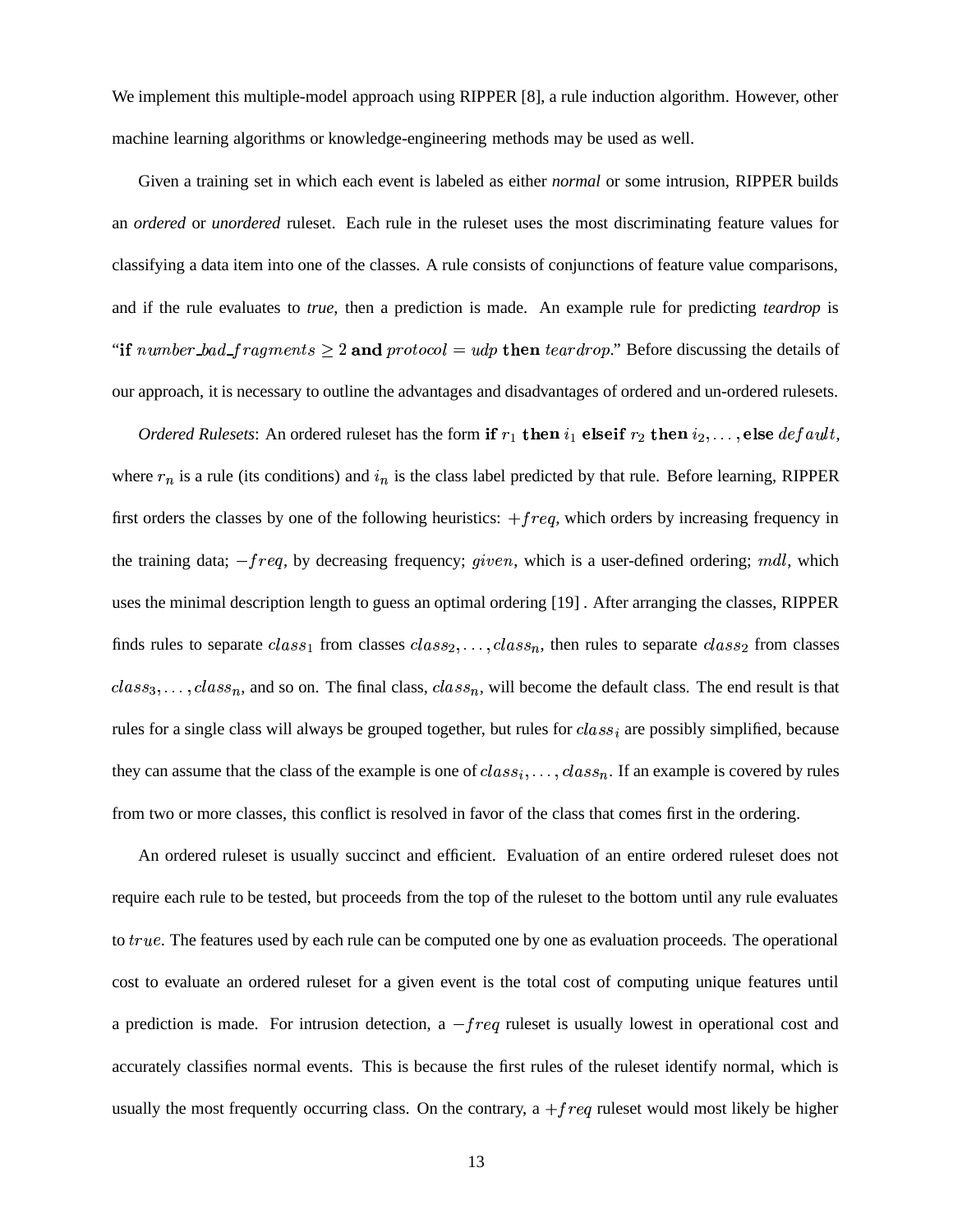in operational cost but more accurate in classifying intrusions because the ruleset partitions intrusions from normal events early in its evaluation, and *normal* is the final default classification. Depending on the class ordering, the performances of *given* and mdl will lie between those of  $-$ *freq* and  $+$ *freq*.

*Un-ordered Rulesets*: An un-ordered ruleset has at least one rule for each class and there are usually many rules for frequently occurring classes. There is also a default class which is used for prediction when none of these rules are satisfied. Unlike ordered rulesets, all rules are evaluated during prediction and conflicts are broken by using the most accurate rule. Un-ordered rulesets, in general, contain more rules and are less efficient in execution than  $-freq$  and  $+freq$  ordered rulesets, but there are usually several rules of high precision for the most frequent class, resulting in accurate classification of normal events.

With the advantages and disadvantages of ordered and un-ordered rulesets in mind, we propose the following multiple ruleset approach:

- We first generate multiple training sets  $T_1, T_2, T_3, T_4$  using different feature subsets.  $T_1$  uses only cost 1 features;  $T_2$  uses features of costs 1 and 5;  $T_3$  uses features of costs 1, 5, and 10; and  $T_4$  uses all available features of costs 1, 5, 10, and 100.
- Rulesets  $R_1, R_2, R_3, R_4$  are learned using their respective training sets.  $R_4$  is learned as either  $+freq$ or  $-freq$  ruleset for efficiency, as it may contain the most costly features.  $R_1, R_2, R_3$  are learned as either  $-freq$  or un-ordered rulesets, as they will contain accurate rules for classifying normal events and we filter normal as early as possible to reduce operational cost.  $Given$  and  $mdl$  might be used, but their performance would not be better.
- A precision measurement  $p_r$  is computed for *every rule*, r, except for the rules in  $R_4^2$ .
- A threshold value  $\tau_i$  is obtained for every class, and determines the tolerable precision required for a prediction to be made in execution.

In real-time execution, the feature computation and rule evaluation proceed as follows:

<sup>2</sup>Precision describes how accurate a prediction is. If P is the set of predictions with label i and W is the set of instances with label *i* in the data set, by definition,  $p = \frac{|P||W|}{|P|}$ .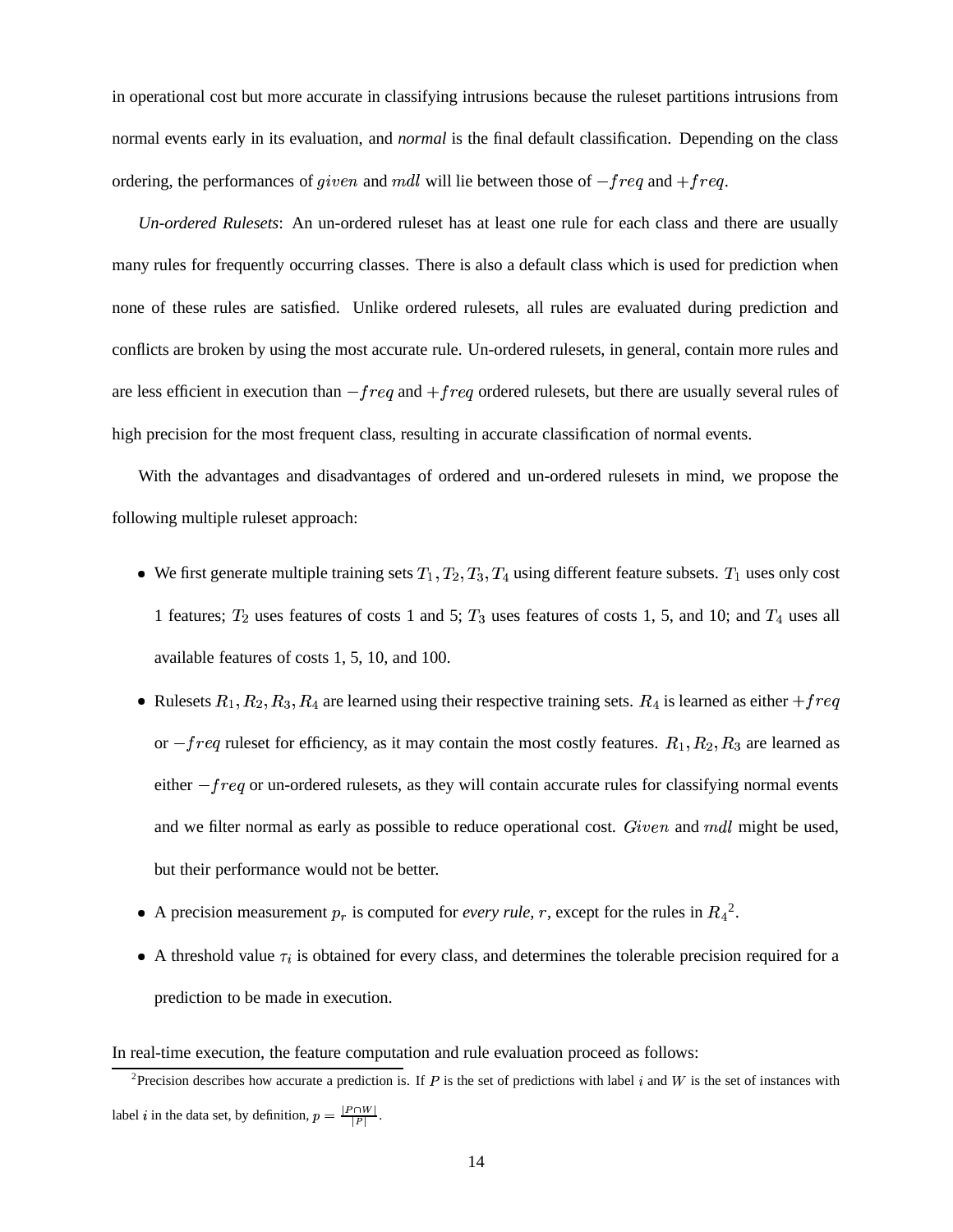- $R_1$  is evaluated and a prediction i is made by some rule r.
- If  $p_r \geq \tau_i$ , the prediction i is final. In this case, no more features are computed and the system examines the next event. Otherwise, additional features required by  $R_2$  are computed and  $R_2$  is evaluated.
- This process continues until a final prediction is made. The evaluation of  $R_4$  always produces a final prediction because  $R_4$  uses all features.

The precision and threshold values used by the multiple model approach can be obtained during model training from the training set, or can be computed using a separate hold-out validation set. The precision of a rule can be obtained easily from the positive and negative counts of a rule:  $\frac{p}{n+r}$ . Threshold values are set to the precisions of the rules in a single ruleset using all features  $(R_4)$  for each class in the chosen dataset, as we do not want to make less precise classifications in  $R_1, R_2, R_3$  than would be made using  $R_4$ .

#### **4.1.1 Real-Time Implementation**

We have implemented a system that is capable of evaluating a set of cost-sensitive models in real-time. This system uses a sensor for extracting light-weight, or "primitive," features (usually levels 1 and 2) from raw network traffic data. Higher level feature computation and model evaluation are offloaded to a separate entity, "Judge." The motivation for offloading this computation and evaluation is to avoid overburdening the sensor (in this case a packet sniffing engine), which must be able to monitor very high-bandwidth networks. Judge uses models computed using the techniques described in the previous section.

Higher level features are computed and models are evaluated by Judge at different points in a connection as more primitive features become available. The sensor informs Judge of new feature values and updates to feature values that are maintained by Judge throughout a connection's existence, as they become available. Such notifications happen whenever there is a change in the connection's state (e.g., a connection has progressed from SYN WAIT to CONNECTED). Sensors also update certain feature values whenever an "exception" event is observed. Exceptions are occurrences which should immediately update the value of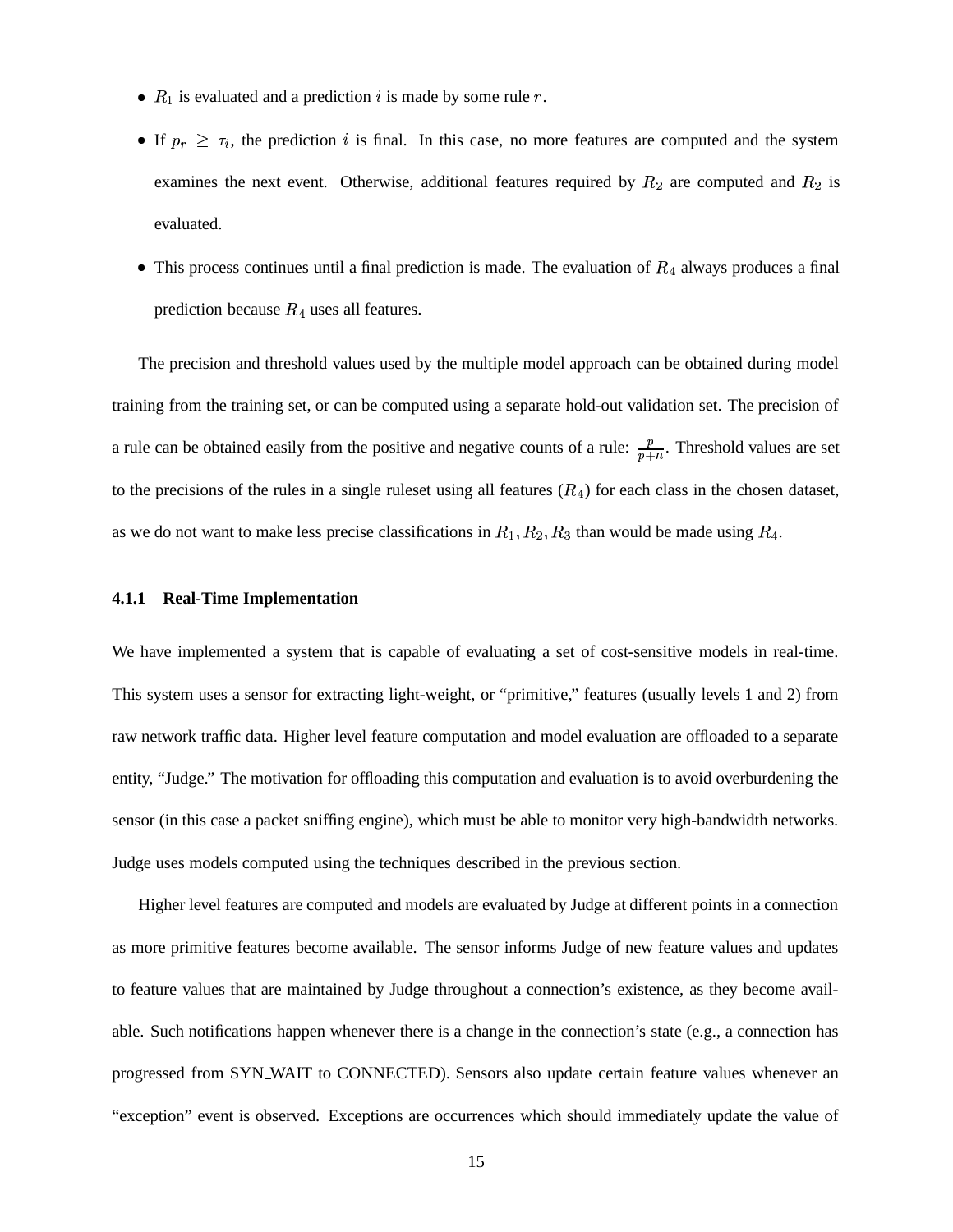a specific feature. For example, if two fragmented packets come in and the offsets for defragmentation are correct, the *bad frag offset* feature must be updated immediately.

Upon each state change and exception event, Judge compares the set of primitive features that are available for the given connection,  $F_c$ , with the set of primitive features used by all higher level features in each ID model,  $F_{R_i}$ . If for any i,  $F_{R_i} \subseteq F_c$ , then higher level features requiring the primitive features in  $F_c$  are computed and the model  $R_i$  is evaluated. The logic for determining when a prediction is made is the same as is described in the previous section.

Thus far, we have implemented this system using NFR as the sensor, however, the protocol for communication between the sensor and Judge allows any sensor which extracts features from a data stream to be used. We are in the process of adapting a number of host-based sensors to serve as Judge clients.

#### **4.2 Reducing Consequential Cost**

A traditional IDS that does not consider the trade-off between RCost and DCost will attempt to respond to every intrusion that it detects. As a result, the consequential cost for FP, TP, and misclassified hits will always include some response cost. We use a cost-sensitive decision module to determine whether response should ensue based on whether DCost is greater than RCost.

The decision module takes as input an intrusion report generated by the detection module. The report contains the name of the predicted intrusion and the name of the target, which are then used to look up the pre-determined DCost and RCost. If  $DCost \geq RCost$ , the decision module invokes a separate module to initiate a response; otherwise, it simply logs the intrusion report.

The functionality of the decision module can also be implemented using a data re-labeling technique such as MetaCost [11], which re-labels intrusions with DCost < RCost to *normal* so that the generated model will not contain rules for predicting these intrusions at all. We have experimented with such a mechanism [12] and have found that models trained on these datasets are much smaller and incur less operational cost. However, reducing consequential cost using a post-detection decision module eliminates the time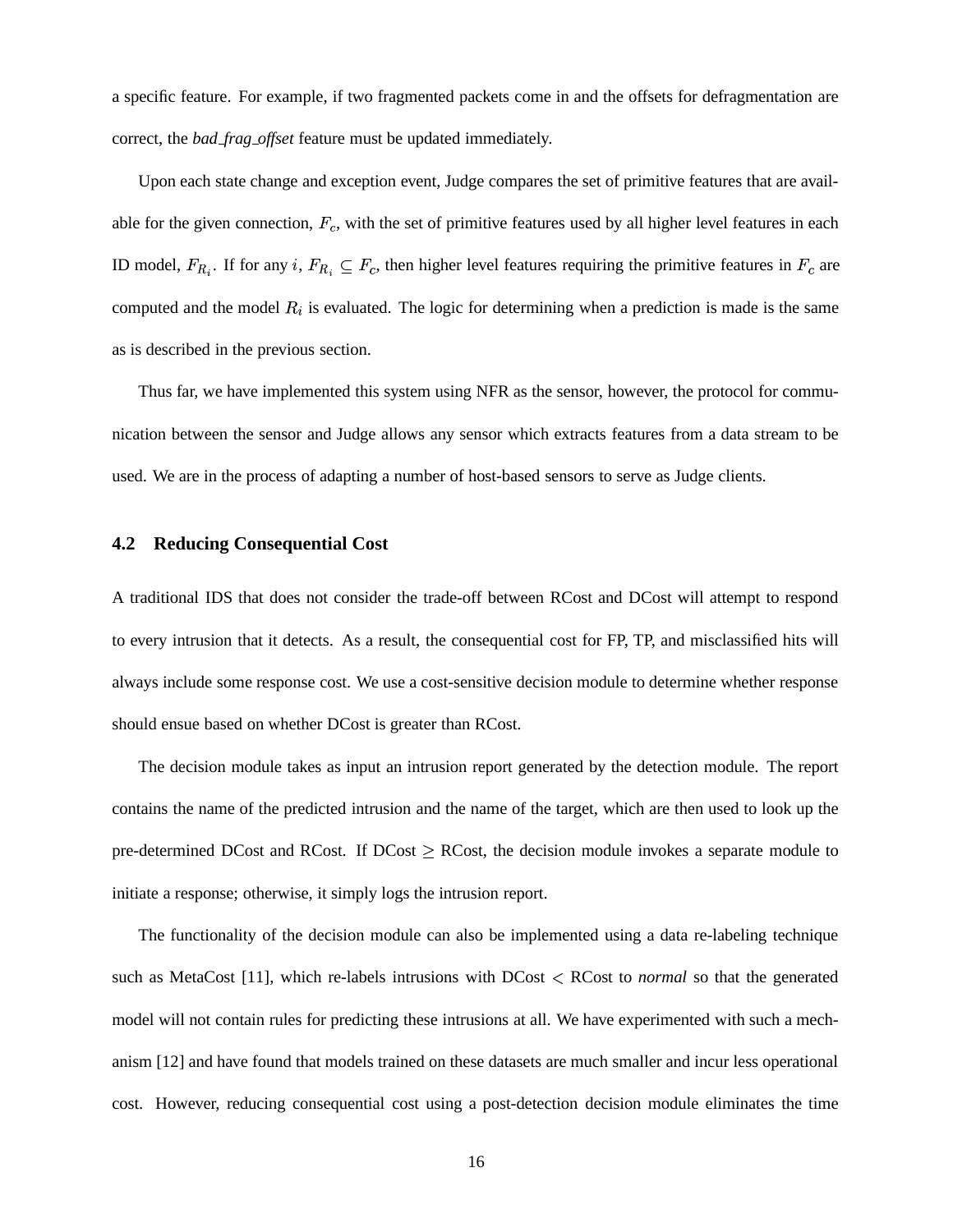consuming need to re-train models when cost factors change.

# **5 Experiments**

Our experiments use data that was distributed by the 1998 DARPA Intrusion Detection Evaluation Program. The data was gathered from a military network with a wide variety of intrusions injected into the network over a period of 7 weeks. The details of our data mining framework for data pre-processing and feature extraction is described in our previous work [15]. We used 80% of the data for training the detection models. The training set was also used to calculate the precision of each rule and the threshold value for each class label. The remaining 20% were used as a test set for evaluation of the cost-sensitive models.

#### **5.1 Measurements**

We measure expected operational and consequential costs in our experiments. The expected average operational cost per event over the entire test set is defined as  $\frac{\sum_{e \in S}OpCost(e)}{|S|}$ . In all of our reported results,  $OpCost(e)$  is computed as the sum of the feature computation costs of all unique features used by all rules evaluated until a prediction is made for event e. If any level 3 features (of cost 100) are used at all, the cost is counted only once. This is done because a natural optimization of rule evaluation is to compute all statistical and temporal features in one iteration through the event database.

For each event in the test set, its CCost is computed as follows: the outcome of the prediction (i.e., FP, TP, FN, TN, or misclassified hit) is used to determine the corresponding conditional cost expression in Table 2; the relevant RCost, DCost, and PCost are then used to compute the appropriate CCost. The CCost for all events in the test set are then summed to measure total CCost as reported in Section 5.2. In all experiments, we set  $\epsilon_1 = 0$  and  $\epsilon_2 = 1$  in the cost model of Table 2. Setting  $\epsilon_1 = 0$  corresponds to the optimistic belief that the correct response will be successful in preventing damage. Setting  $\epsilon_2 = 1$ corresponds to the pessimistic belief that an incorrect response does not prevent the intended damage at all.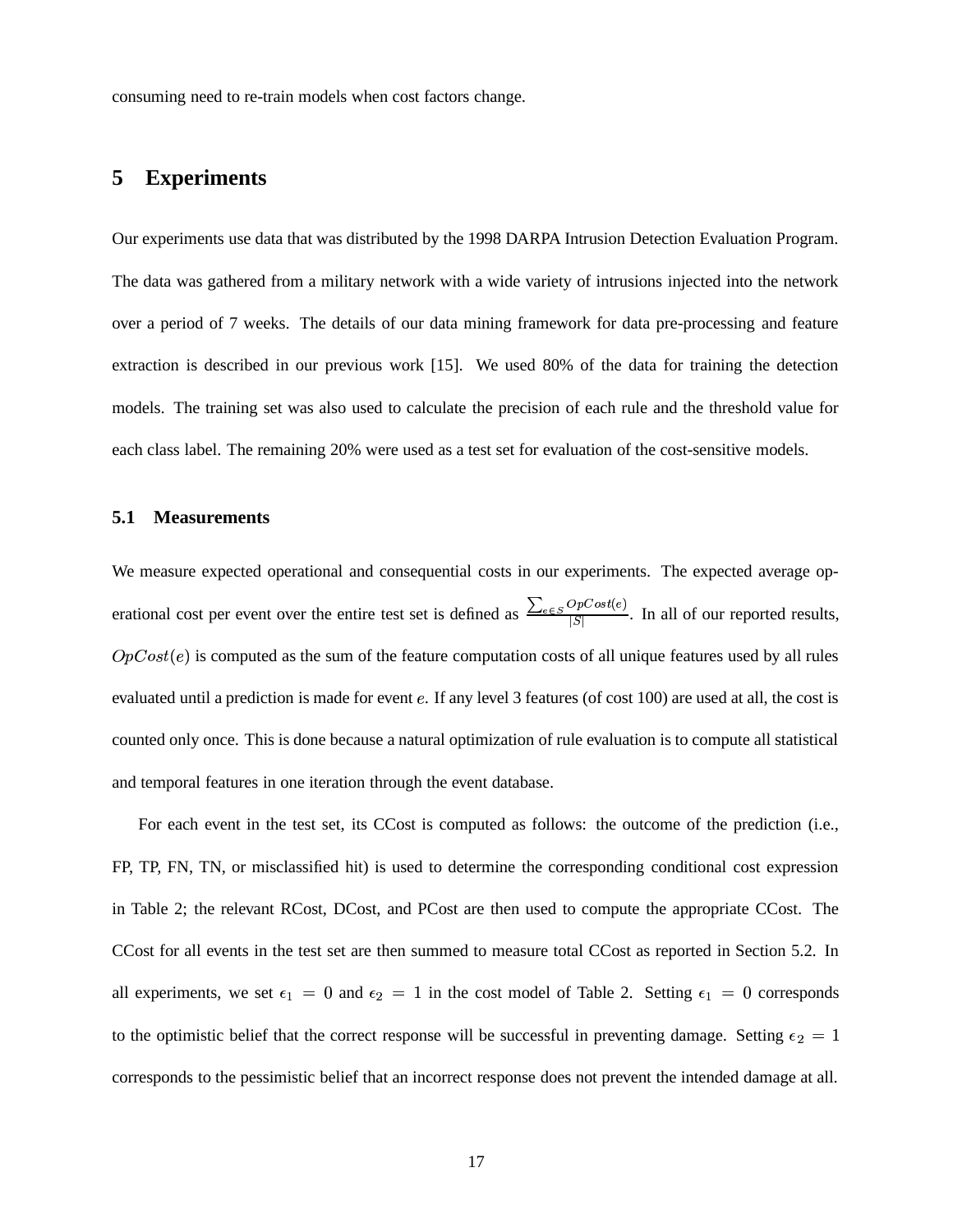|                          | $\overline{\phantom{a}}$ |                                             |       |        |
|--------------------------|--------------------------|---------------------------------------------|-------|--------|
| OpCost    128.70   48.43 |                          | 42.29 222.73                                | 48.42 |        |
|                          |                          | %rdc    N/A   56.68% 67.14%    N/A   78.26% |       | 78.73% |

Table 3: Average OpCost Per Connection

Table 4: CCost Comparison

| Model Format          |         |         |        |        |        | 土土土土    |        |
|-----------------------|---------|---------|--------|--------|--------|---------|--------|
| <b>Cost Sensitive</b> | CCost   | 25776   | 25146  | 25226  | 24746  | 24646   | 24786  |
|                       | %rdc    | 87.8%   | 92.3%  | 91.7%  | 95.1%  | 95.8%   | 94.8%  |
| Cost Insensitive      | CCost   | 28255   | 27584  | 27704  | 27226  | 27105   | 27258  |
|                       | $%$ rdc | $1.4\%$ | 75.1%  | 74.3%  | 77.6%  | 78.5%   | 77.4%  |
| %err                  |         | 0.193%  | 0.165% | 0.151% | 0.085% | 0.122\% | 0.104% |

#### **5.2 Results**

In all discussion of our results, we use  $+$ ,  $-$  and  $\pm$  to represent  $+freq$ ,  $-freq$  and *un-ordered* rulesets, respectively. A multiple model approach is denoted as a sequence of these symbols. For example,  $$ represents a multiple model where all rulesets are  $-freeq$ .

Table 3 shows the average operational cost per event for a single classifier approach ( $R_4$  learned as  $$ or +) and the respective multiple model approaches  $(\pm \pm \pm -, - - - -$  or  $\pm \pm \pm+, - - - +)$ . The first row below each method is the average OpCost per event and the second row is the reduction ( $\%$ rdc) by the multiple model over the respective single model,  $\frac{Single-Multiply}{Single} \times 100\%$ . As clearly shown in the table, there is always a significant reduction by the multiple model approach. In all 4 configurations, the reduction is more than 57% and  $- - +$  has a reduction in operational cost by as much as 79%. This significant reduction is due to the fact that  $R_1, R_2, R_3$  are very accurate in filtering normal events and a majority of events in real network environments (and consequently our test set) are normal. Our multiple model approach computes more costly features only when they are needed.

CCost measurements are shown in Table 4. The  $Maximal$  loss is the total cost incurred when always predicting normal, or  $\sum DCost_i$ . This value is 38256 for our test set. The *Minimal* loss is the cost of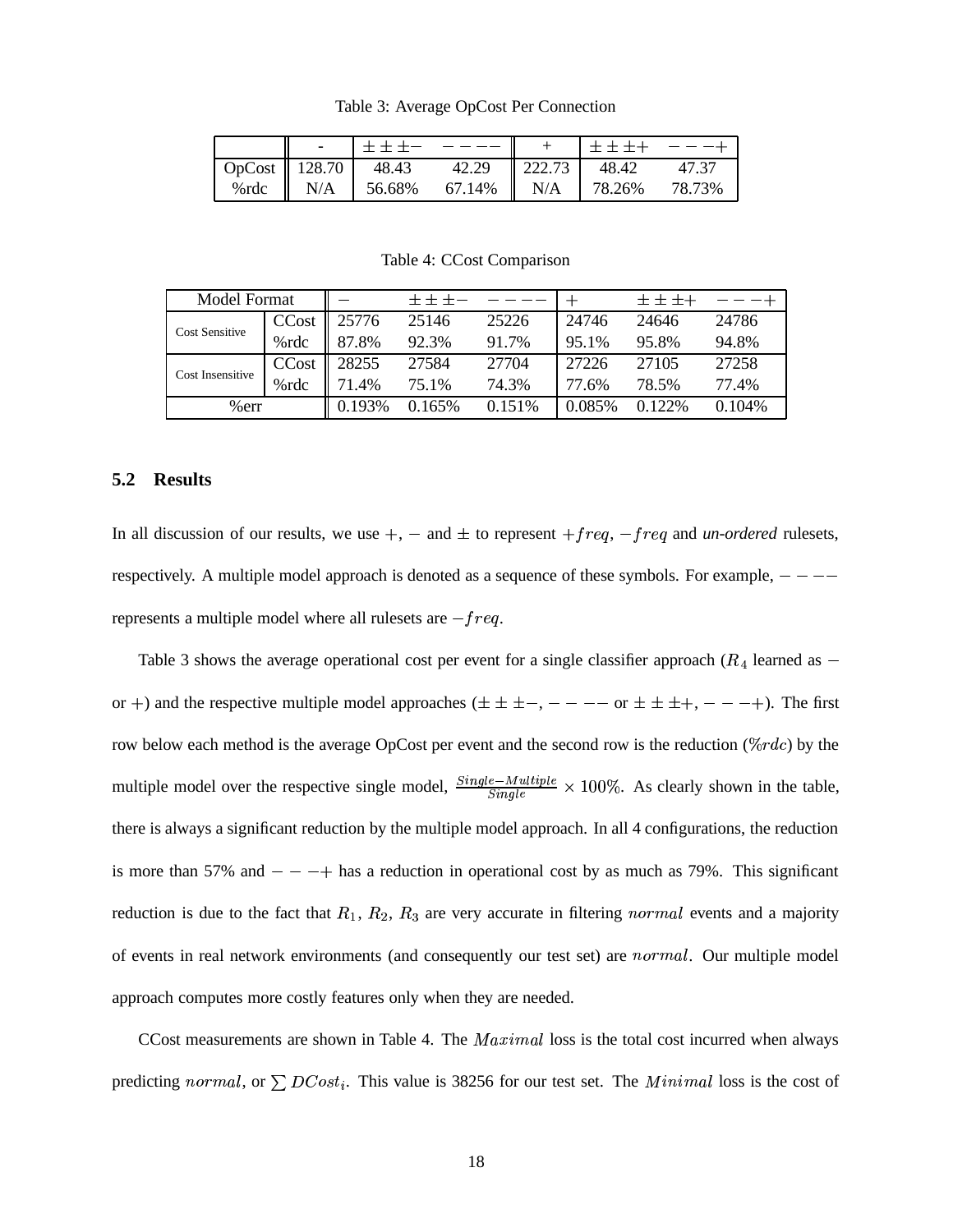correctly predicting all connections and responding to an intrusion only when  $DCost(i) \geq RCost(i)$ . This value is 24046 and it is calculated as  $\sum_{DCost(i) \le RCost(i)} DCost(i) + \sum_{DCost(i) \ge RCost(i)} RCost(j)$ . A reasonable method will have a CCost measurement between  $Maximal$  and  $Minimal$  losses. We define reduction as  $\%$   $rdc = \frac{Maximal - CCost}{Maximal - Minimal} \times 100\%$  to compare different models. As a comparison, we show the results of both "cost sensitive" and "cost insensitive" methods. A cost sensitive method only initiates a response if  $DCost \ge RCost$ , and corresponds to the cost model in Table 2. A cost insensitive method, on the other hand, responds to every predicted intrusion and is representative of current brute-force approaches to intrusion detection. The last row of the table shows the error rate  $(\%err)$  of each model.

As shown in Table 4, the cost sensitive methods have significantly lower CCost than the respective cost insensitive methods for both single and multiple models. The reason is that a cost sensitive model will only respond to an intrusion if its response cost is lower than its damage cost. The error rates for all 6 models are very low  $( $0.2\%$ ) and very similar, indicating that all models are very accurate. However, there is$ no strong correlation between error rate and CCost, as a more accurate model may not necessarily have detected more costly intrusions. There is little variation in the total CCost of single and multiple models in both cost-sensitive and cost-insensitive settings, showing that the multiple model approach, while decreasing OpCost, has little effect on CCost. Taking both OpCost and CCost into account (Tables 3 and 4), the highest performing model is  $---+$ .

It is important to note that all results shown are specific to the distribution of intrusions in the test data set. We can not presume that any distribution may be typical of all network environments.

# **6 Related Work**

Several researchers and experts have pointed out the importance of using intrusion detection (and computer security in general) as a means of risk management [10, 5, 21]. Our work in cost-sensitive modeling for IDSs has benefited from their insightful analysis and extensive real-world experiences.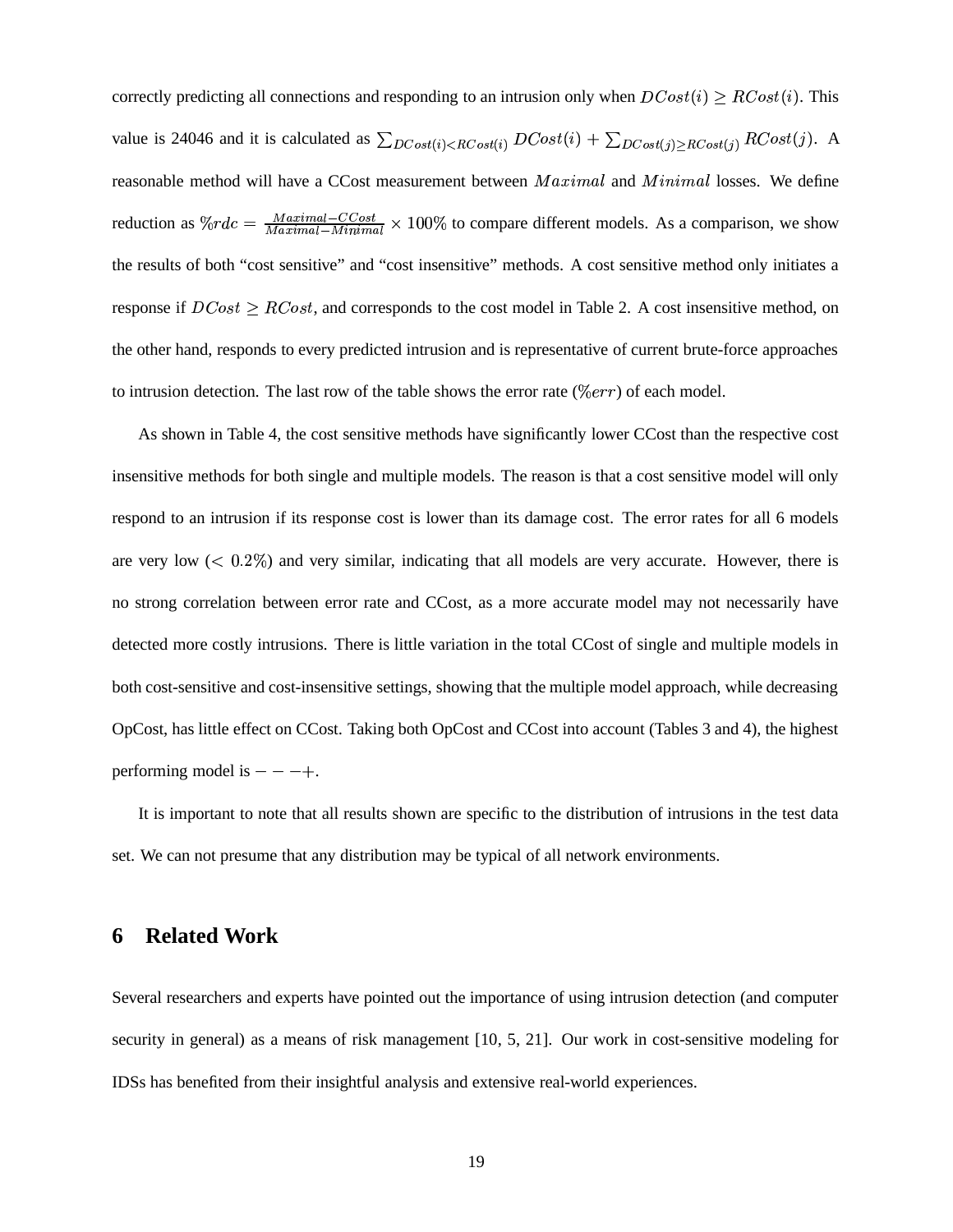Researchers have begun to develop principles and theories for intrusion detection. Axelsson [4] pointed out that the established fields of detection and estimation theory are similar to intrusion detection. For example, the subject of an anomaly detection model corresponds to the "signal source" in detection and estimation theory, the auditing mechanism corresponds to "signal transmission," the audit data corresponds to the "observation space," and in both cases, the task is to derive detection rules. Therefore, the results from detection and estimation, which have been found applicable to a wide range of problems, may be used in the IDS domain. One of the key findings by Axelsson is that a detection model should be optimized for some utility function, which need not represent statistical accuracy, but instead could involve some definition of cost. This finding validates the motivation of our research described in this paper.

As discussed throughout this paper, our work draws from research in computer security assessment and intrusion taxonomies. In particular, Glaseman et al. discussed a model for evaluating the total expected cost in using a security system s as  $C(s) = O(s) + D(s)$ , where  $O(s)$  is the operational cost of s and  $D(s)$  is the expected loss  $[13]$ .  $D(s)$  is calculated by summing the products of exposed value and the probability of safeguard failure over all possible threats. This model is similar to our cost model for IDSs, as defined in Equation 1. However, our definition of consequential cost allows cost-based optimization strategies to be explored because it includes the response cost and models its relationship with damage cost.

Credit card and cellular phone fraud detection are closely related to intrusion detection because they also deal with detecting abnormal behavior. Both of these applications are motivated by cost-saving, and therefore, use cost-sensitive modeling techniques. In credit card fraud detection, for example, the cost factors include operation cost, the personnel cost of investigating a potentially fraudulent transaction (known as challenge cost), and loss (damage cost). If the dollar amount of a suspected transaction is lower than the challenge cost, the transaction is authorized and the credit card company will take the potential loss. Since the cost factors in fraud detection can be folded into dollar amounts, the cost-sensitive analysis and modeling tasks are much more simple than in intrusion detection.

Cost-sensitive modeling is an active research area in data mining and machine learning because of the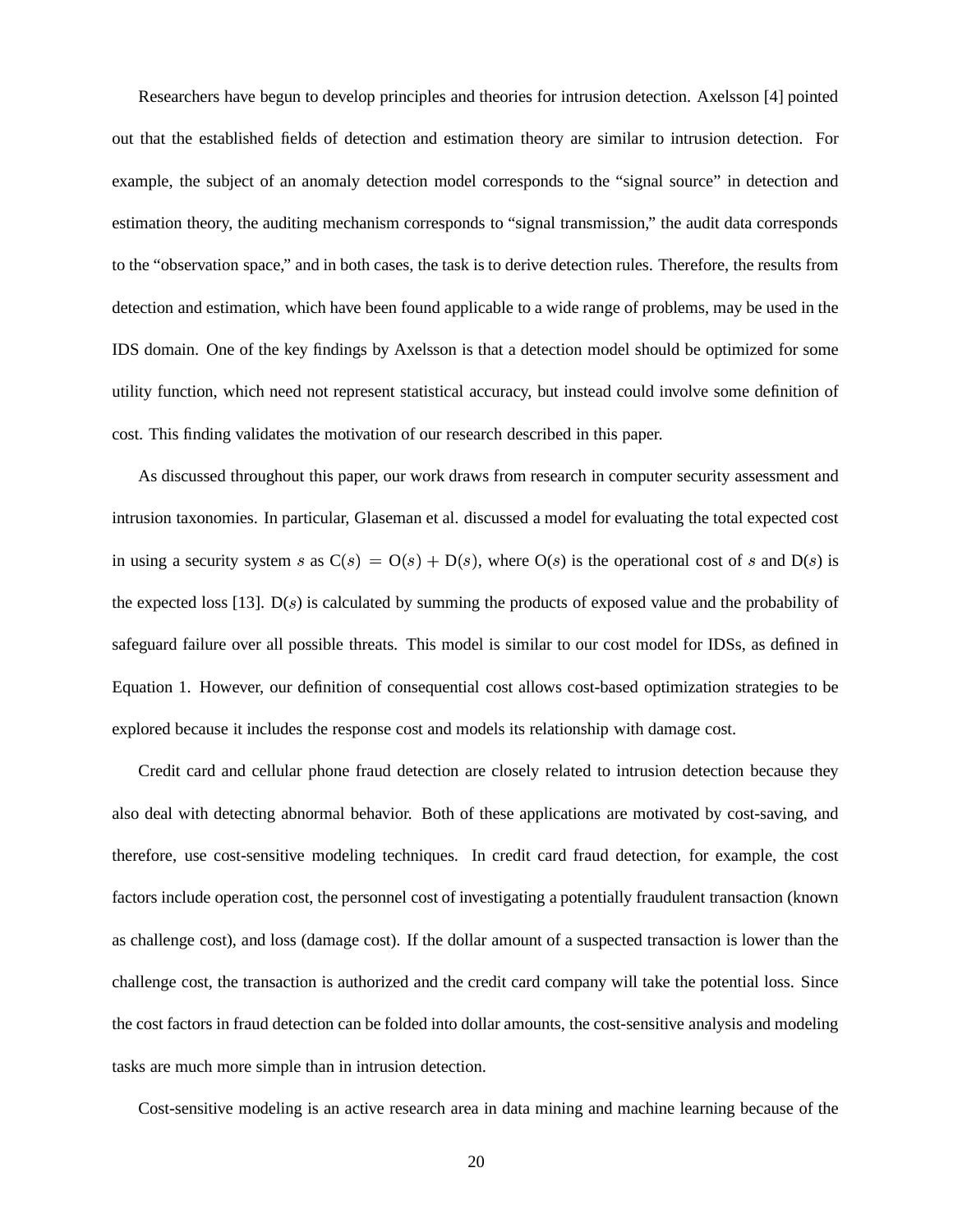demand from application domains such as medical diagnosis and fraud and intrusion detection. Several techniques have been proposed for building models optimized for given cost metrics. In our research we study the principles behind these general techniques and develop new approaches according to the cost models specific to IDSs.

# **7 Conclusion**

It is very important to establish the cost-effectiveness of intrusion detection because the ultimate goal of an IDS is to protect the information assets that are at risk and are most valuable to an organization. In this paper, we have examined cost factors that are relevant to intrusion detection, which include development cost, operational cost, damage cost, and response cost. We have shown that it is necessary to use an attack taxonomy along with organization-specific security policies and priorities to measure these cost factors. We studied the trade-off relationships among these factors and defined consequential cost to be the cost associated with the predictions of an IDS. The total expected cost of an IDS is the sum of the operational and consequential costs. The cost-benefit of an IDS is manifested in its abilities to reduce this total expected cost. We presented a multiple model machine learning approach for reducing operational cost and a postdetection decision module for reducing consequential cost. Empirical evaluation using the DARPA Intrusion Evaluation dataset shows that our approaches are indeed effective.

As pointed out by Dorothy Denning, cost analysis (and risk assessment in general) is not an exact science because precise measurement of relevant factors is often impossible [10]. Cost-benefit analysis and modeling, however informal or incomplete, is often very helpful for an organization to determine appropriate protection mechanisms. The study of cost-sensitive modeling for intrusion detection is both challenging and extremely important. Our main contributions to this study are in the development of a framework for analyzing cost factors and building cost-sensitive models. In doing so, we offer a better understanding of the development and deployment of cost-effective IDSs.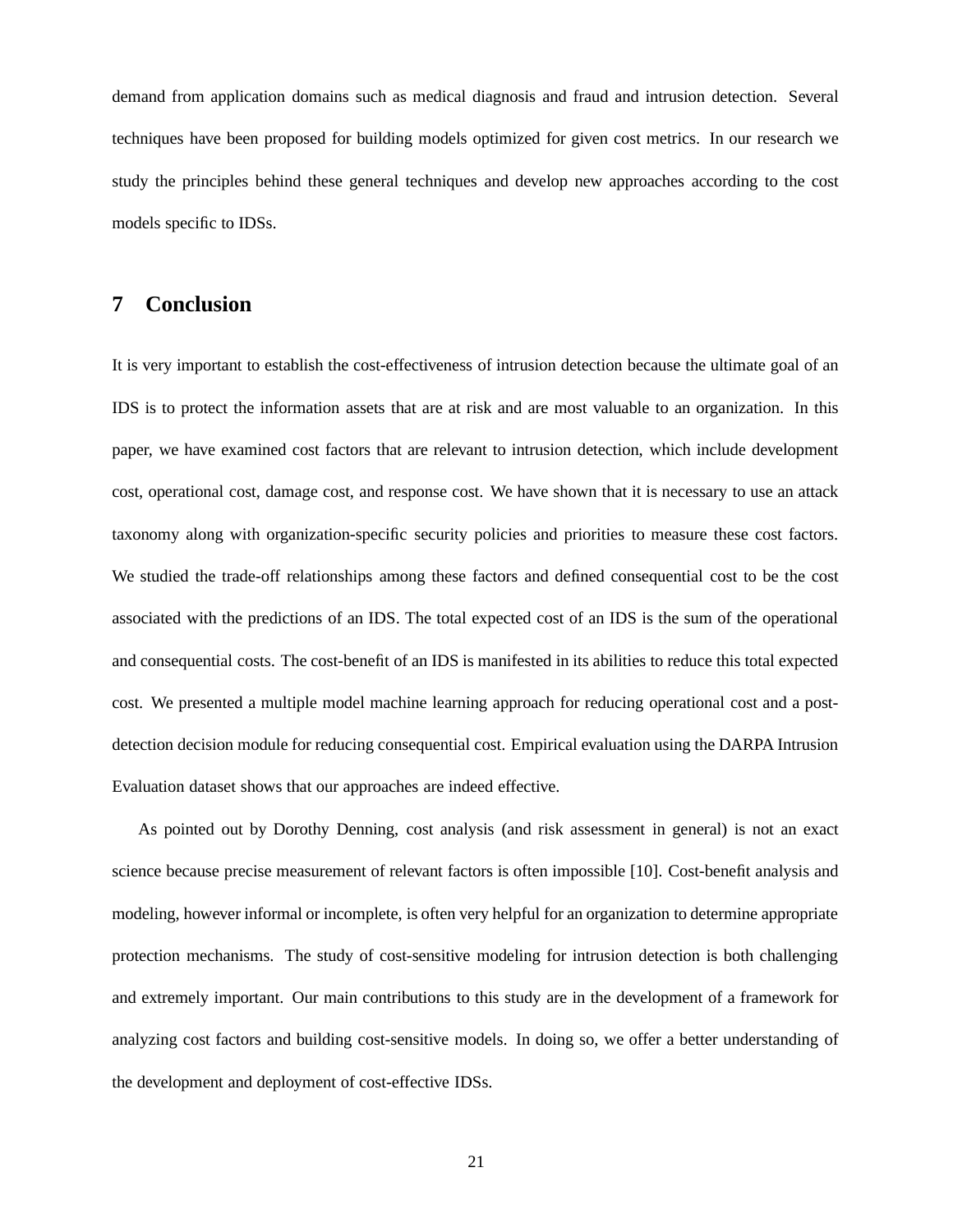#### **7.1 Future Work**

It is possible to improve the accuracy of ID models trained using our multiple model approach by using the maximum precision of all models for a given class as the threshold for firing a prediction, rather than the precision of the final and most costly model. The motivation for this approach is that learning algorithms do not necessarily produce more accurate models as more features are used in training. In fact, models using richer feature sets may even be too complex and less accurate for certain classes than less costly models. We would expect to see slightly higher accuracy using this approach. However, since model evaluation may proceed farther into the chain of more costly models, there would be a penalty in operational cost.

One limitation of our current modeling techniques is that when cost metrics change, it is necessary to reconstruct new cost-sensitive models. For future work, we will study methods for building dynamic models that do not require re-training. These techniques will help reduce the cost of re-learning models due to changes in intra-site cost metrics and deployment at diverse sites with inherently different cost models.

We will study cost-sensitive analysis and modeling techniques for detection of complex attack scenarios. We will also study how to incorporate *uncertainty* of cost analysis due to incomplete or imprecise estimation, especially in the case of *anomaly detection* systems, in the process of cost-sensitive modeling. And we will perform rigorous studies and experiments in a real-word environment to further refine our cost analysis and modeling approaches.

## **Acknowledgment**

This research is supported in part by grants from DARPA (F30602-00-1-0603).

# **References**

- [1] J. Allen, A. Christie, W. Fithen, J. McHugh, J. Pickel, and E. Stoner. State of the practice of intrusion detection technologies. Technical Report CMU/SEI-99-TR-028, CMU/SEI, 2000.
- [2] E. Amoroso. *Intrusion Detection: An Introduction to Internet Surveillance, Correlation, Traps, Trace Back, and Response*. Intrusion.Net Books, 1999.